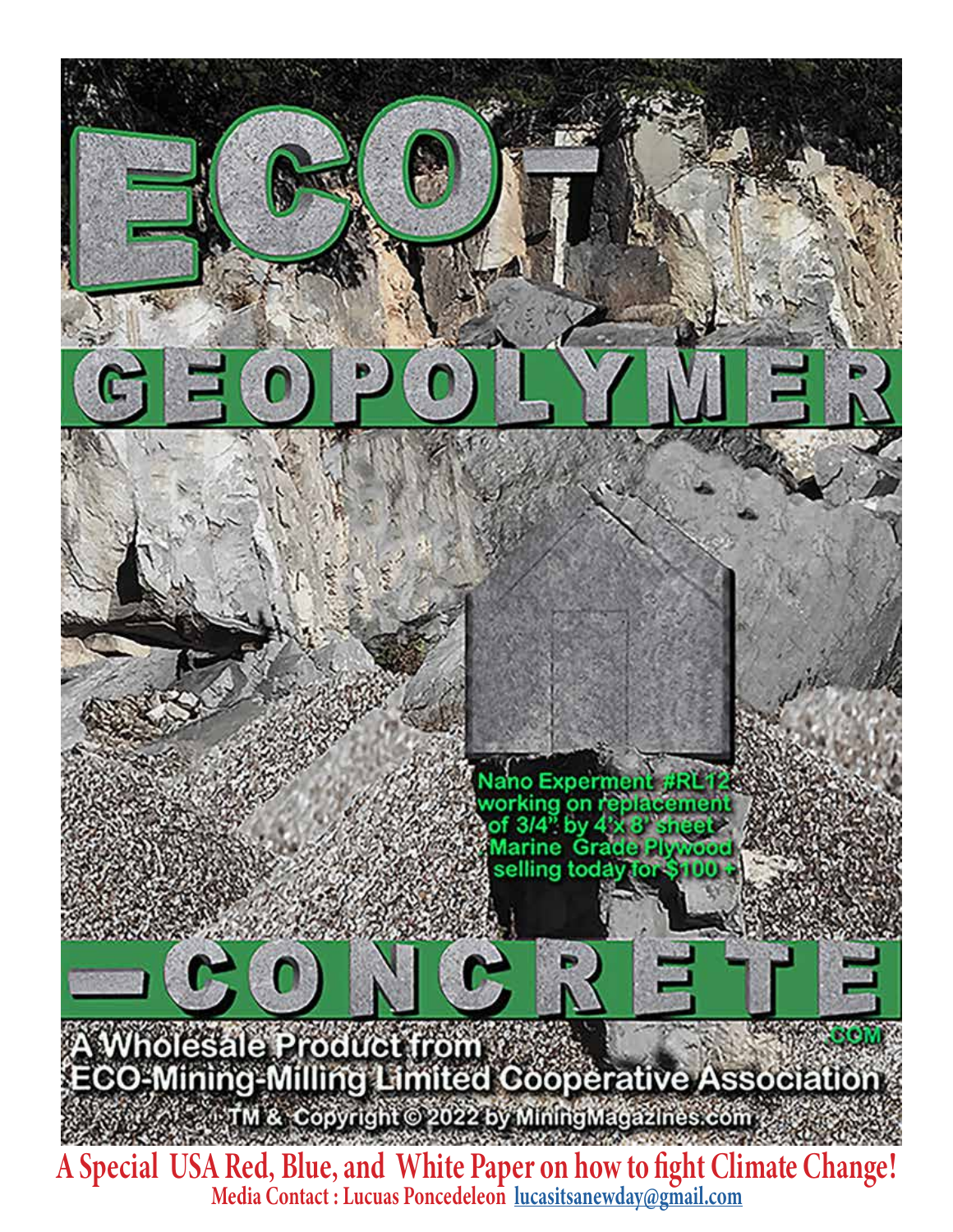# How a Naturally Formed Nepheline Syenite Alumino-Silicate [Al<sub>2</sub>O<sub>3</sub>/SiO<sub>2</sub>] High Performance Geopolymer 'Paste' Is Being Left Behind In a One-Sided Race to Replace Excessive HIGH GREENHOUSE GAS [GHG] PRODUCTION CAUSED BY THE Manufacturing of an Out-Of-Date Portland Cement Formula

*A MiningMagazines.com White Paper "Book" Chapter locked in a password protected PDF intended for peer review distribution for "corrective" comments on delivering a non-proprietary home building material used to protect ordinary human beings against catastrophic climate change collapse..*

# *A HISTORICAL INTRODUCTION*

 ${\bf A}$  Curious Thing Happens when discussing 'Geo-Logical' Time divided into Epochs and Ages — even amongst those that profess to understand the earth sciences. We also collectively like to think that a solid bit, of a solid rock, chip of rock sample that can be seen to be different, even without a examination glass, tossed to another for a scratch, feel, taste, field test that really does not really apply to the advertising industry standard of trust of, "solid as a big rock", something not being that important today during an emerging of nano technology breakthroughs becoming "breaking news", with answers to combat disputed political battles using "Global Warming" dis-information to cover-over the cause and effect of [NASA's proven Climate Change Evidence: Vital Signs](https://climate.nasa.gov/evidence)  [of the Planet.](https://climate.nasa.gov/evidence)

Just as Oregon's "big" plutonic plug, pipe, or sill deposit of Nepheline Syenite, identified as an Alimino-Silicate, containing the Rare Earth's of Lanthamun and Cerium identified by the Bureau of Mines Research Facility in Albany Oregon —since closed by Congress as a costs savings?

A typical ["conservative" miscalculation](https://miningmagazines.com/industrialminerals.org/) that directly benefited China's Rare Earths superiority when it comes to Electric Vehicle motors and batteries that already have shown a measurable difference in turning back the Global Warming Greenhouse Gas Doomsday Clock —something that apparently cannot be accomplished by the political energy wasted by talking-head flapping lips.

This unique, large, and until recently unknown Nepheline / Feldspathic nano science Cement, identified with two light REEs supporting the pyroclastic flows [think Obsidian and volcanic Tuff] Nepheline Syenite roles in modern glass resistance and an unexplored oxide that allows the selective absorption of ultraviolet light.

Through the BM/USGS "glassy" volcanic research on the unique Table Mountain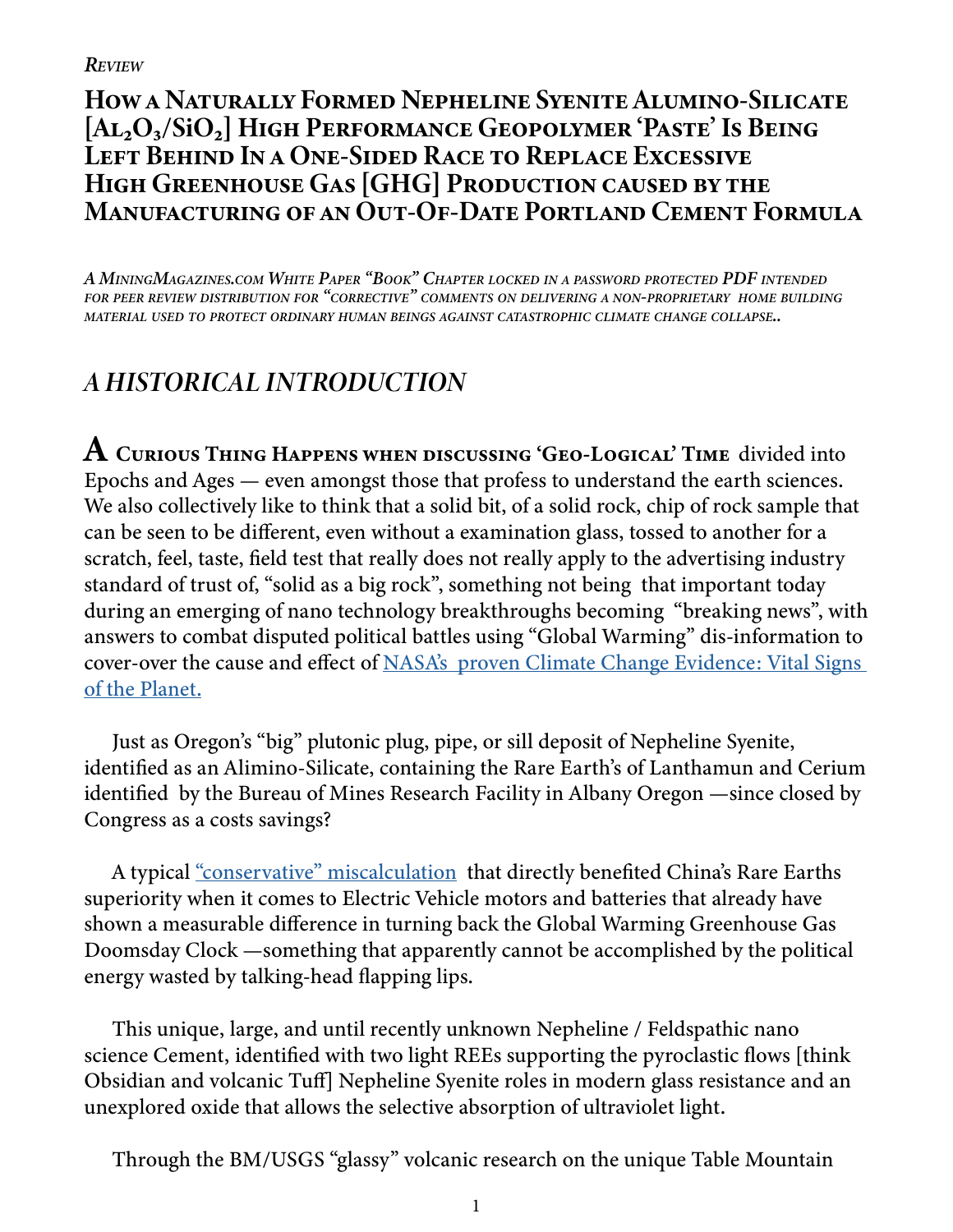ore we are just now beginning to understand that as  $SiO<sub>2</sub>$  —naturally soluble— Atomic Weight # 14, when combined with  $Al_2O_3$  Atomic Weight 13, —another unusual naturally soluble part of Nepheline polycondensation happening— where Aluminum oxide reacts with Silicon dioxide to produce aluminum silicate.

Lately this natural mixture has been defined as a Calcium-Aluminum-Silicate-Hydrate "cement binder" — also is being labeled the (CASH) formula— of a rare zeolite association that other papers are now reporting to be the lost (NP) or Natural Pozzilina ingredient of a historic super-strength hydraulic Roman Concrete.

This volcanic produced C-A-S-H density of the matrix is what China, Russia, France, Holland recognized as having importance when developing their medium light "geopolymer" cement for 3D printing systems of affordable housing.

It appears in a lack of publicly published (or affordable priced) papers that America is falling behind on true geopolymer concrete research needed to build incredible [long span bridges](http://www.highestbridges.com/pdf/ConcreteSteelTubeArchChina.pdf) over the [Great Gorges of China](http://highestbridges.com) and dealing with an Alaskan style permafrost by using raised pylons of a "special concrete" poured into a wintertime frozen ice mold on a railway headed to Tibet, or a 'Chunnal' under the Bering Sea to connect with an extended Trans-Siberian rail system linking New York/London; and what was happening in Russia, China, Africa, Egypt, and especially Australia — where engineering breakthroughs i[n 3D geopolymer cement /concrete house design](https://printedbuilds.com) and the [World's first public building with structural Geopolymer Concrete](https://www.geopolymer.org/news/worlds-first-public-building-with-structural-geopolymer-concrete/), apparently do not impress New World financiers more interested in flipping bitcoins for fun and profit.

# A "C-A-S-H" Formula Natural Pozzilina Sidebar

ONE OF THE CURIOUS SELF-SERVING SCIENTIFIC TWISTS HOLDING BACK the reinvention of a Roman Cement Polymer in a so-called sophisticated country where just about every US paper released for public investment of adversing purposes concerning concrete breakthroughs is through the use of smart concrete "F-class coal dust fly ash", which is not a natural volcanic pozzilina.

And, somehow, an endorsement of an 1800-1900s clear-air polluting Portland Cement Association listing monopolistic standards today have become the authority when it comes to just anyone applying for a government infrastructure contracts, or justifying the issue of so called "carbon credits" for reducing greenhouse gas pollution.

The truth is — the use of a "sustainable" for being a "low cost" recyclable F-Fly (Coal) Ash to somehow reduce the Greenhouse Gas [GHG] Production caused by the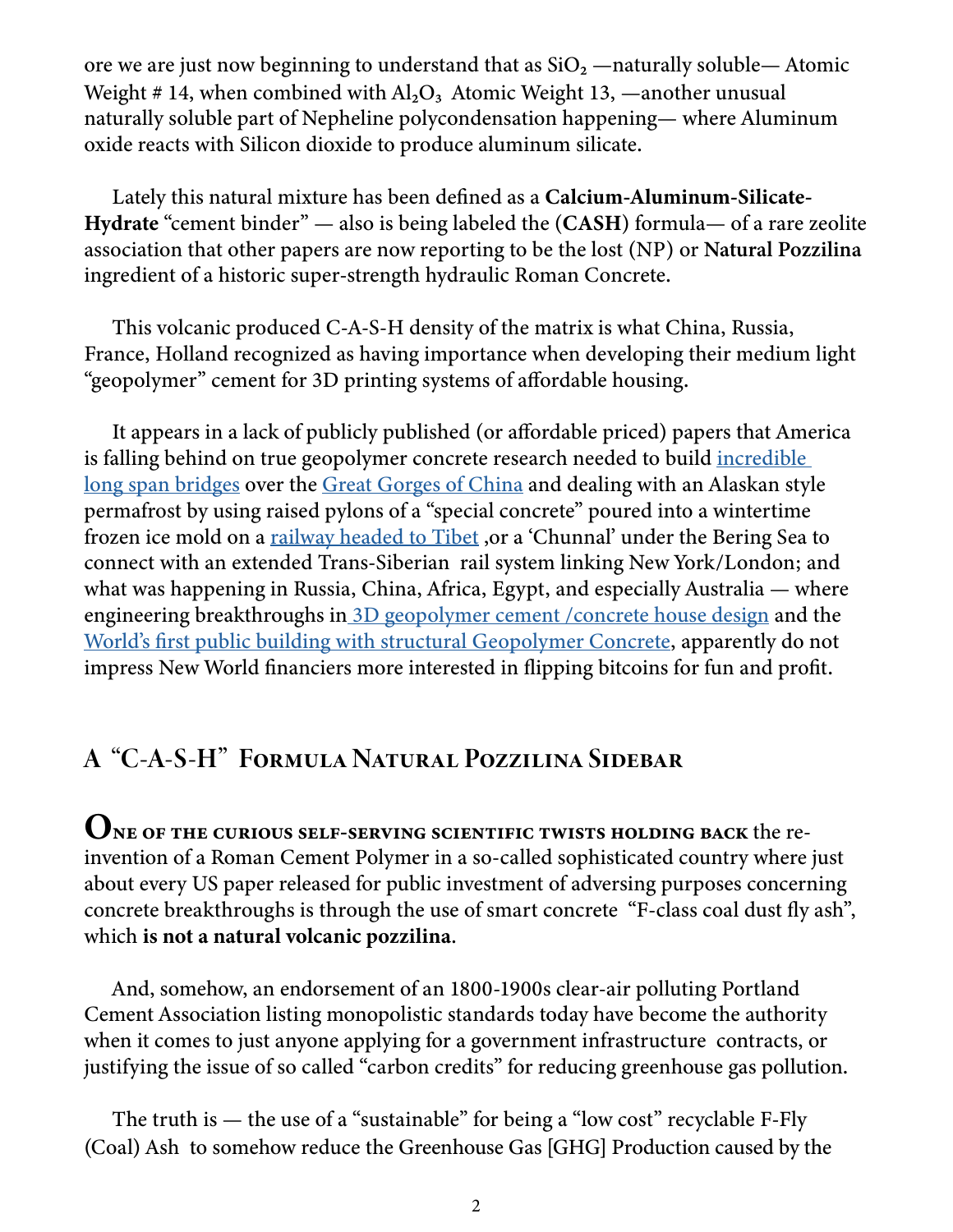manufacturing of Portland Cement, is flawed engineering. The (coal) fly ash [Al 3.59-5.93, and Si 36.63-39.09 percentages ratio] used to replace nature's supply of a superior volcanic fly ash of a correct  $Al_2O_3$  /SiO<sub>2</sub> Table Mountain Natural Nepheline Syenite pozzilina ratio of a near twenty percent Alumina, with nearly sixty percent Silica — which also has a desirable TiO2 addition, where the replacement of 1% in ordinary cement has shown an increased compressive strength by 8 percent.

According to Qiang Yuan, ... Cong Ma, in **CIVIL ENGINEERING MATERIALS**, 2021 "Natural pozzolans —The reactive chemical compositions of natural protozoans are silica (SiO2), alumina (Al2O3), and iron oxide (Fe2O<sub>3</sub>). The sum of these three oxides is required to a minimum value of 70% by mass for a suitable pozzolan."

Adding up Table Mountain Nepheline Syenites' Natural Pozzilina  $Al_2O_3/SiO_2/$ Fe2O3 to a mass of 78.57% safely validates this as the superior chemistry of all suggested pozzolan substitutes. This paper also answers a mystery about Pozzolanic materials of *"volcanic origin, which may be found in loose (incoherent) or compacted (coherent) forms in nature. The latter results from the post depositional processes such as weathering, compaction, cementation, and hardening of the originally loose material. These processes may change the original structure into clayey or zeolitic character."*

As the manufacturing of a synthetic fly ash substitute is done by scraping [dangerous](https://eco-gogreen-magazine.com/CoalAshRadioactive.pdf) black carbon dust from the smokestack of a coal burning electrical generating facility is not something out of the Industrial Age that should be "Green Washed" for Digital Age credits that only benefit institutional investment style advertising..

See, Prof. Dr. Joseph Davidovits French based Geopolymer Institute dramatic paper in a pass-along PDF, worrying about Australia as: [A continent is on fire. STOP promoting](https://eco-gogreen-magazine.com/GeopolymerInstituteOnCoalFlyAsh.pdf)  [fly-ash based cements!](https://eco-gogreen-magazine.com/GeopolymerInstituteOnCoalFlyAsh.pdf)

# Possibilities Looking Past "Green, Affordable Housing"

#### So, what if some grad student in an underfunded India/Pakistan

educational institution were to consider that the "dirty" Silica in the smart roof and geopolymer walls, and following a 26 year-old Albert Eisenstein's —discredited at the time— interest of the "photoelectric effect" of ultraviolet light knocking electrons off the surface of a piece of metal, noted in a 1905 paper on the "Photovoltaic Effect' which really became part of his 1921 Nobel Prize in Physics. Where 100 years later his Albert's Asperger's thinking finally understood as seeing solar light promising, just in time, to replace the carbon energy we burn from a depleting stockpile of coal, oil, natural gas.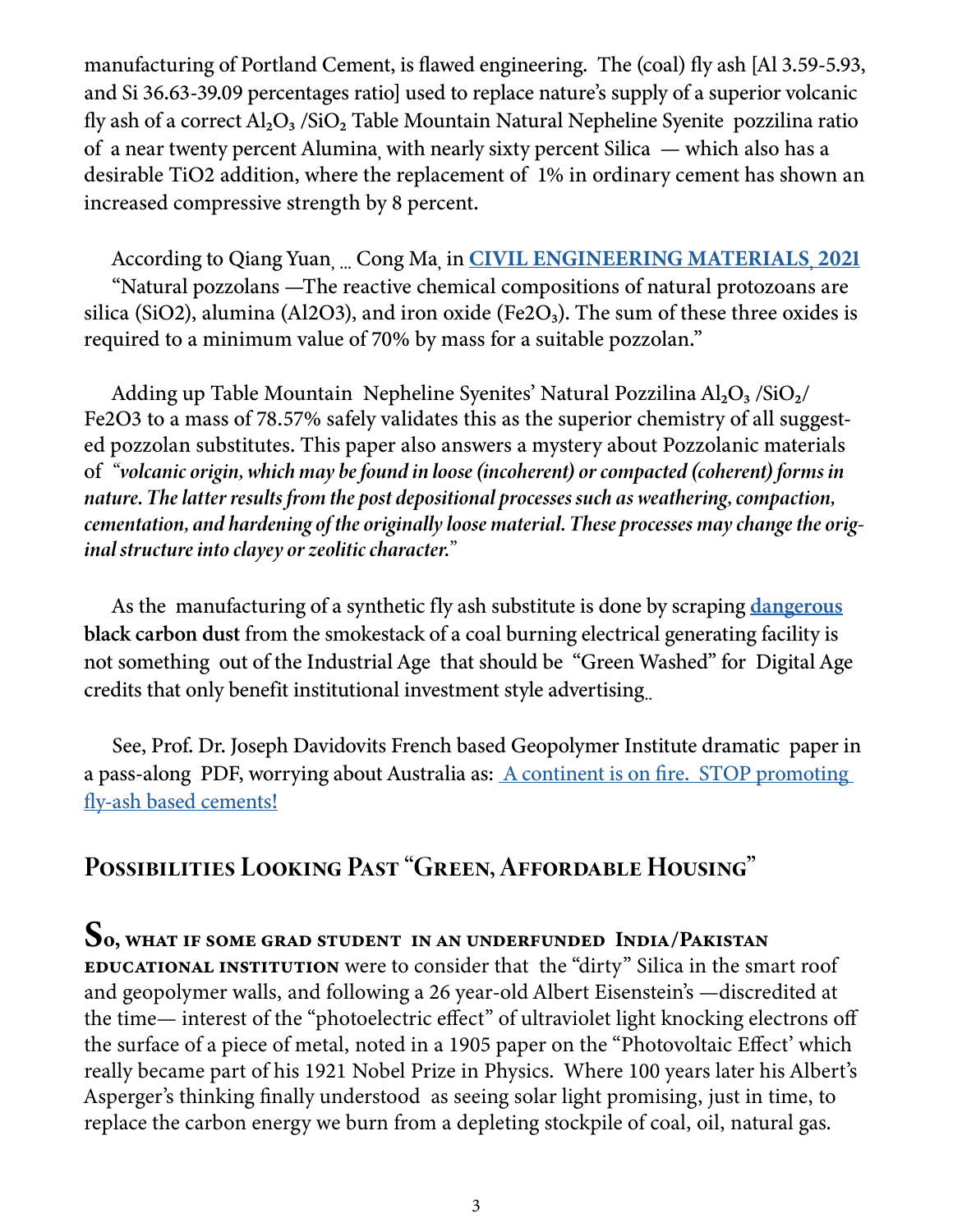And what if, an Iranian student familiar with his country's similar chemistry to the Table Mountain Nepheline Syenite deposit goes past building a nuclear waste, self healing, glass casket as used by redacted at redacted, took a look at sealing, to protect the parts-per-million chemical invasion of safe drinking water from the use of lead pipes, by an endoscopic inserted geopolymer hydrate Nepheline Syenite interior sleeve seal-coat, as there are a lot of 'Flint townships' in all the developing world.

Of course, using the very same material that filters swimming pools and aquariums, and safely transfered by flushing waste from an imported nepheline "white china" ceramic toilet, and a long-time tested use of nepheline slimes in leak-proof raw sewage system pipes? Other possible uses in need of research is "Nepheline + Graphene".

Barry Murray's use of proceeds and material delivery from *[ECO-Mining-Milling](https://eco-mining-milling.com)  [Limited Cooperative Association](https://eco-mining-milling.com)* is already spoken for as an yet unorganized employee owned [FloatKrete.com](https://foamkrete.com) natural insulation tilt-up walls making a difference in fire, flood, wind proof, affordable housing— perhaps a part of <u>ECO-Housing-America.com</u>.

And then the [explorer](https://bannerbooks.com/bannersearchsamplechapters.pdf) has plans to experiment with an unsinkable, ceramic, bullet proof, Nepheline Syenite "FloatKrete" sailing catamaran (with solar auxiliary power) to make his boyhood adventurous dream of doing a circumnavigation on a proof of a concept voyage, totally (with the help of a few new friends) a DIY adventure.

# Early USA Nepheline Syenite Reports

THE FIRST PUBLICLY ACCESSIBLE PUBLISHED REPORT IDENTIFYING the uniqueness of Oregon's Table Mountain Nepheline Mineral Materials Deposit was a [GEOLOGICAL](https://eco-gogreen-magazine.com/USGS840.pdf)  [SURVEY PROFESSIONAL PAPER 840,](https://eco-gogreen-magazine.com/USGS840.pdf) Descriptions and Analyses of Eight New USGS Rock Standards, Compiled and edited by F. J. FLANAGAN.

The importance of this was the Table Mountain Peralakaline Nepheline Natural Fly-Ash in a mineable Alumino-Silicate form. With a Moh 6 hardness in wide jointed uniform blocks making is somewhat difficult to channel chip sample, this mineral was no longer a mineral thought of by some geologists as a "Iguessyouareright", of the family of "Leaveitrightthere"!

Then the very aware State of Oregon Department of Geology and Mineral Industries published, in 1973, ENVIRONMENTAL GEOLOGY of LINCOLN COUNTY, OREGON chapter in [Bulletin 81, defined the ECONOMIC MINERAL RESOURCES,](https://eco-gogreen-magazine.com/00PDF2OR.pdf)  [at that time.](https://eco-gogreen-magazine.com/00PDF2OR.pdf)

This very professional Nepheline Syenite study recognized for having a weight of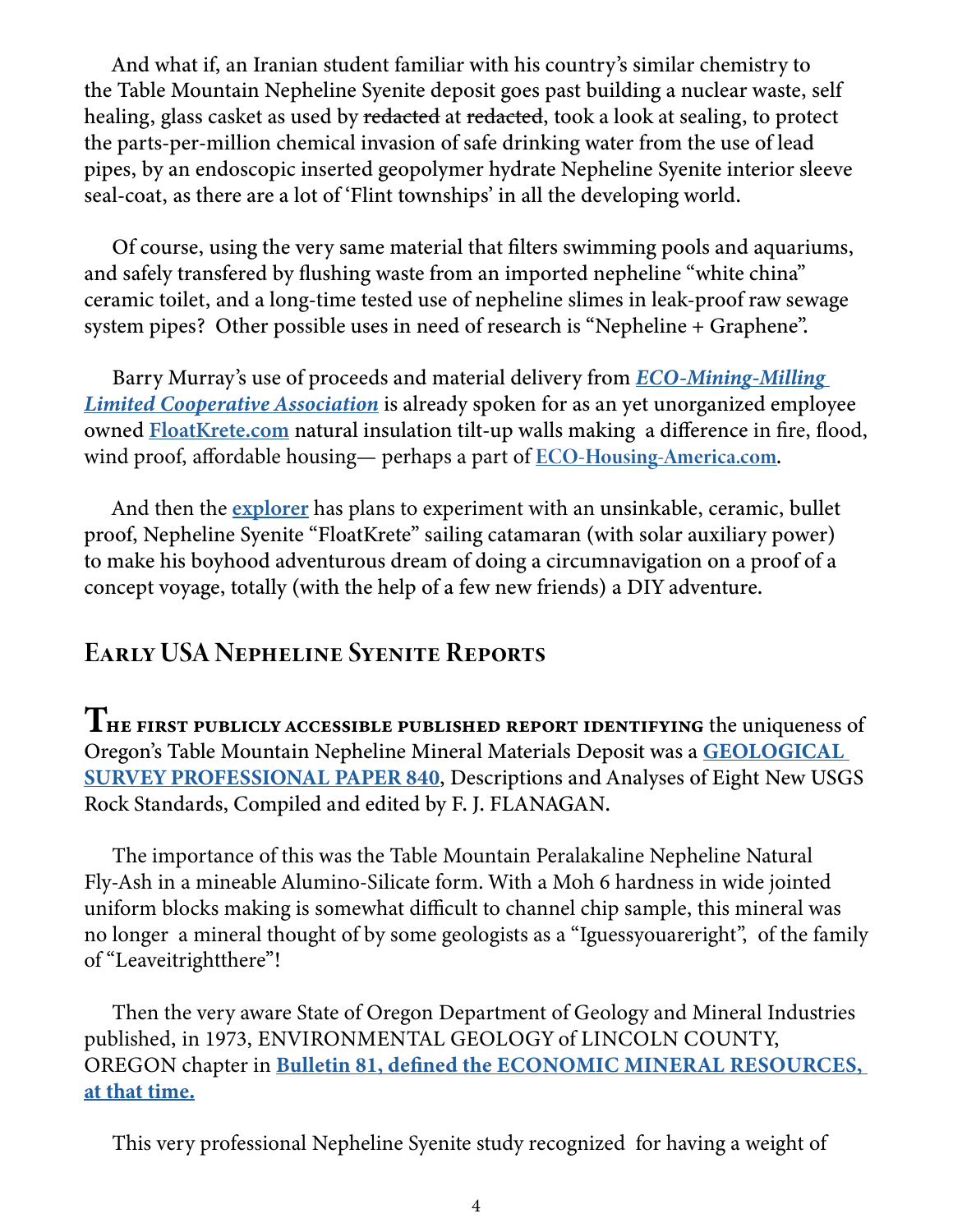159.2 pounds per cubic foot in wide spaced jointed blocks of "Nepheline Syenite jetty stone" —was just one of 14 other identified "Swiss Army knife" commercial uses. Back then the assumed raw material base level, in place, market value was considered be \$15 per ton. Which, when using a cumulative inflation rate 400%, works out to be \$75 per ton, today, at the start of 2022.

Barry Murray (**TheProspector.com**) first staked Table Mountain in partnership with a geologist attending Law school, for an easy sale to a small business set-aside contractor. When that venture fell through the cracks in favor of a very large construction business, the freshly minted Attorney was forced to divest as he was hired by the BLM to review Mineral Plans of Action, very similar to what was as submitted, below. After a few years in Washington D.C., he was offered a prestigious legal firm partnership to deal with the Mining Law of 1872. Unfortunately, after Barry lost his Mining Lawyer father, his former partner could not offer advice beyond that of it should be a "slam dunk" — for conflict of interest to his firm. But, this connection did lead to something new.

In 2005 RIA **APPLIED RESEARCH LABORATORY** (RARL), which included a Russian Nepheline Syenite expert who could demonstrate to investors how the Alumino-Silicate could foam into useful products, attracted capital from worldwide sources.

March 2006 RIA MINES INC published a [FEASIBILITY STUDY,](https://eco-gogreen-magazine.com/RIAfeasabulity.pdf) by Tomas Manton, a former professor of International Business at the University of Washington in Seattle, who logically assumed that the Table Mountain Nepheline Syenite was the equivalent of 3M's Arkansas deposit being used for a fire resisting roofing material.

And, as explained in a [PRESENTATION TO THE SINGAPORE GOVERNMENT,](https://eco-gogreen-magazine.com/PRESENTATION TO THE SINGAPORE GOVERNMENT.pdf) Tomas Manton, after bulk samples were sent to requesting main-stream corporations wanting to actually build something, instead of just playing credit-default-swap-insidertrader stock games, was pursuing project funding, world wide, presenting Nepheline Syenite as a magic answer to Tsunami relief, and replacing fishing boats, lightweight armor for Humbvees, nuclear waste containers, and solar powered lightweight foam coolers for 3rd world villages. Also included in the package was a conditional purchase order from a paint company wanting nepheline as a glass-like surface to save bunker fuel moving very-large tankers about. But, the RIA corporation collapsed just as if it had been a British Prime Bank pump and dump scheme, which apparently it was.

# How Did This Effort Fail?

And what was learned from the experience? Professor Manton, who have been an Asian schoolmate of Benazir Bhutto, a twice elected Pakistani prime minister, was on his way to a perhaps be an Ambassador (if John Carry was elected POTUS) to another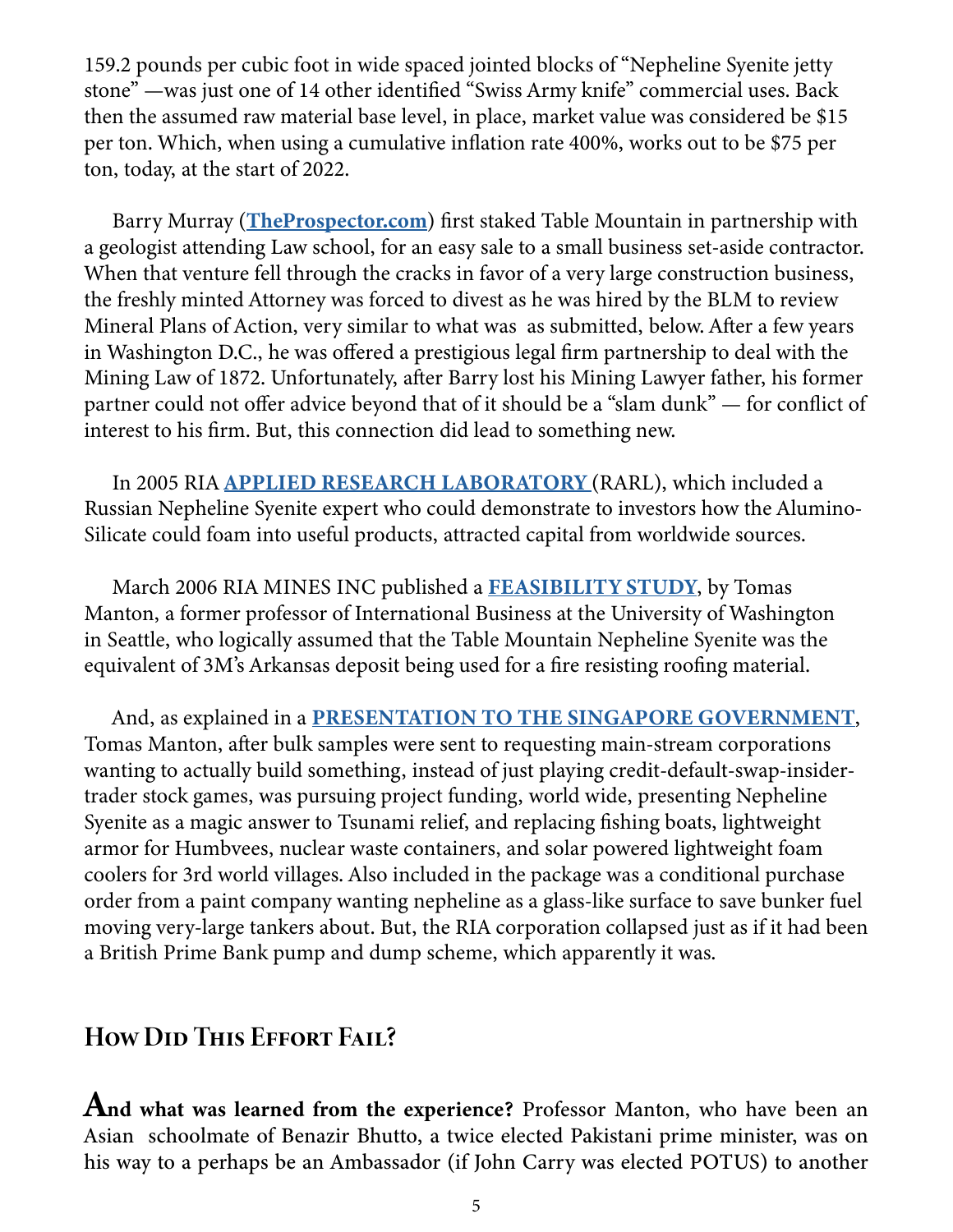Nepheline Syenite producing country. Unfortunately, the Honorable Professor stopped by when headed to the airport to pick up his laptop computer from the repair shop of Gualinni and Sons, when he was arrested for allegedly having kiddie-porn buried deep in his hard drive.

Tom did not survive a Florida county jail. His childhood friend Benazir did not last much longer. She was assassinated when returning after exile to assume being Pakistani prime minister in 2007. In other words, Oregon's uncommon Nepheline Syenite had already shown itself, before a Global Warming Climate Change, a political football.

So, enter in 2008, Consulting Geologist Ricardo Villasenor, did a [FIELD](https://eco-gogreen-magazine.com/NephelineGeologicReport.pdf)  [RECONNAISSANCE AND SAMPLING](https://eco-gogreen-magazine.com/NephelineGeologicReport.pdf) across 640 acres consisting of 32-twenty acre lode claims located after the Department of the Interior moratorium on patenting the existing associated placer mining claims. He accomplished, again proving the uniformity of chemical values across the deposit, and followed up and unpublished Bureau of Mines report concerning the researched presence in elevated levels of Lanthanum and Cerium.

A footnote mentioned that the largest Nepheline Syenite deposit in the world is on the Kola Peninsula in Russia and was mining alumina with as a Ree's as a byproduct. And, that the Unamin Blue Mountain Nepheline Syenite quarry in Ontario, Canada, also was developing as a Rare Earth's source.

The dramatic problem was the report had been done for the brothers of a Kentucky coal mine family, known for not caring about environmental "back yards", also had a bad year financially in 2008. It was then that a "find and flip" prospector claim holder realized it was up to him to lay out and lead a workable, reasonable, sensible, joint venture plan of action to go underground for environmental reasons, no surface disturbance, or tailing piles —in as close to a "zero carbon" way as possible.

This period of preparation was enhanced by some exciting visits led by the Board Chairman of Disen Construction & Mining Ltd of Qingdao, China, who wanted to buy Table Mountain outright, with no continuing royalty control over exactly how mining was to be done, IE: "how big of an open pit it would take to build a luxury hotel at the mouth of the Alsea River, in Waldport?"

Fortunately this "take over, move aside" attitude, of not listening to the political wisdom of Oregon's backyard tree-huggers, disappeared when the politicians of the People's Republic decided to purge what were now calling "shadow banking" exploiters.

The upside was that someone who had only worked as a actual hard rock miner underground early in his career (Colorado during the uranium rush of '55; Montana, Oregon, Nevada in the 1960s) was finally forced to come in from the field to do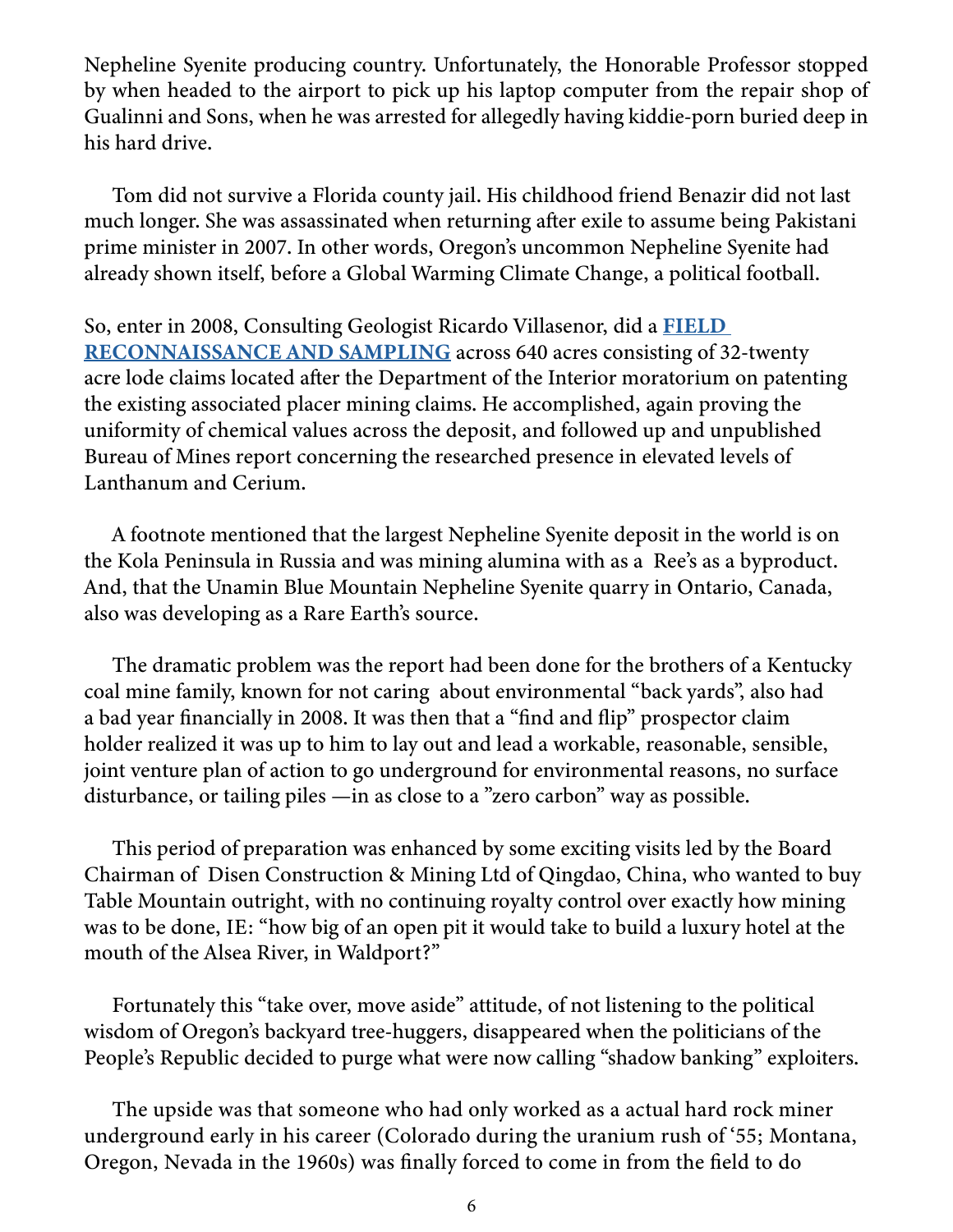something the right way, by perhaps spending too many years filling out a FS 2800-5 Plan of Action form when a simple notification of intent covering activity already in progress should, according to the very well done, especially Pages 18 through 20 of the [USFS Anatomy of a Mine](https://eco-gogreen-magazine.com/USFSAnatomyMine.pdf), suggested that following CFR law a simple acceptance that on the grandfathered in quarries no trees were marked for removable would have been easier than "ghosting" a properly prepared **[FS 2800-5 Plan of Action Form](https://theprospector.com/2021May1PlanOfAction2800-5.pdf).** 

The only possible benefit to anyone by not validating the acceptance for the use of a historic USFS road, was for a very large, Canadian managed, yet very much involved in extremest US politics [supporting both left and right PAC paid politicians], where a Real Estate Trust, operating a US quarry just across the line on an edge of the deposit on a privatively owned "School Section" that legally ships US jobs-in-logs, overseas, because "US mill workers aren't smart enough to translate a 2x4" into 5cm by 10cm".

# WHAT SEEMS TO BE THE CORE OF THE PROBLEM?

 ${\bf T}$ he Rule of Mining Law, with Code of Federal Regulations has been violated in that a bureaucratic USFS District Ranger made too many arbitrary (perhaps requiring an Hatch Act investigation) lazy (directed?) decisions concerning Cornell Law Schools' Interpretation of the Mining Law of 1872, Code of Federal Regulations, of:

#### 36 CFR 228.41 Scope.

(a) Lands to which this subpart applies. This subpart applies to all National Forest System lands reserved from the public domain of the United States

(c) This subpart applies to mineral materials which consist of petrified wood and common varieties of sand, gravel, stone, pumice, pumicite, cinders, clay, and other similar materials. (Sorry, that is the wrong one to cite)

(d) Mineral used in manufacturing, industrial processing, or chemical operations for which no other mineral can be substituted due to unique properties giving the particular mineral a distinct and special value... (Such minerals may include):

(3) *Silica suitable and used for glass manufacture, production of metallic silicon, flux, and rock wool;*

(4) *Alumino-silicates or clays having exceptional qualities suitable and used for production of aluminum, ceramics, drilling mud, taconite binder, foundry castings, and other purposes for which common clays cannot be used;*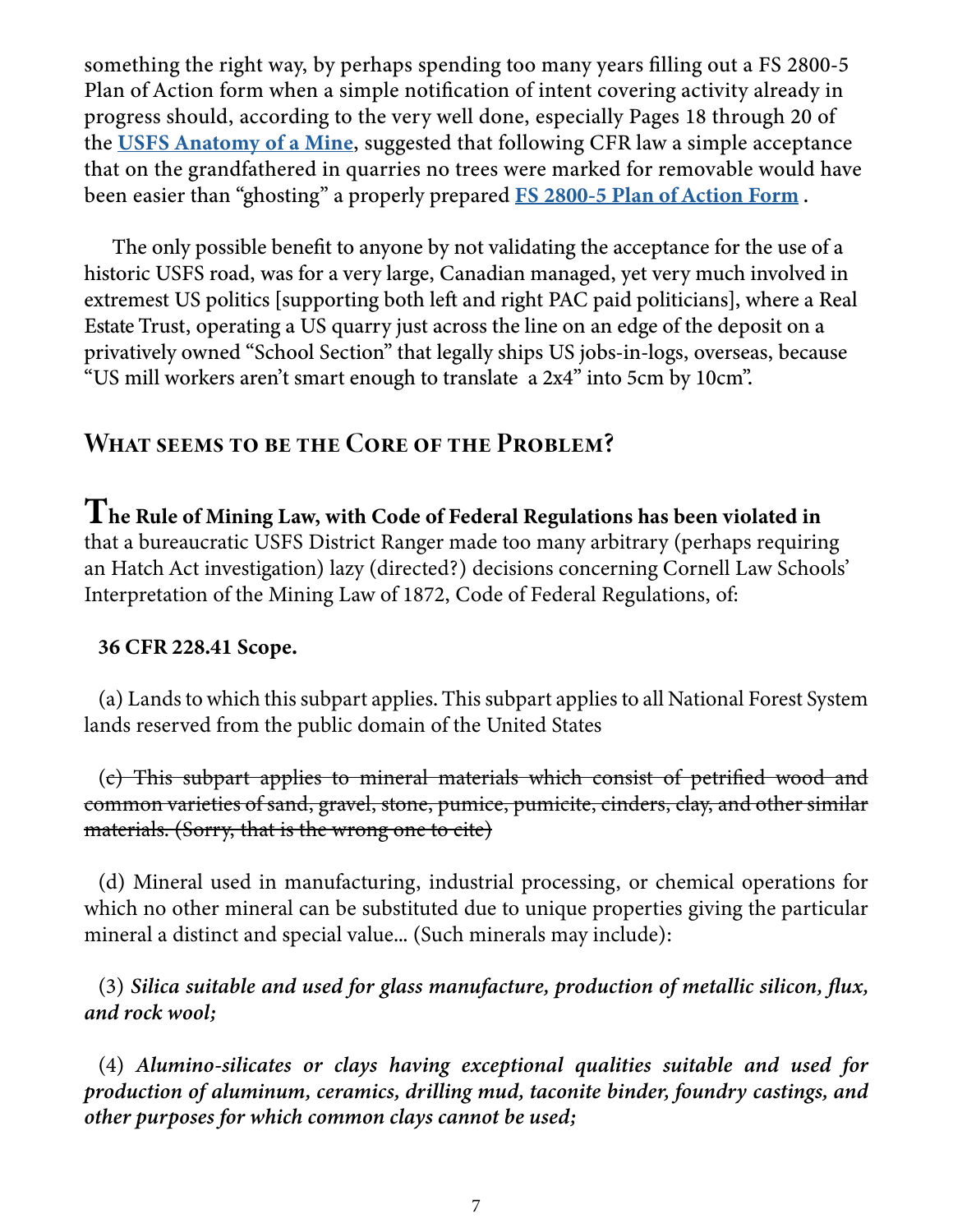(7) Stone recognized through marketing factors for its special and distinct properties of strength and durability making it suitable for structural support and used for that purpose.

The long delayed by 'ghosting' a registered delivered, on July 12, 2018, of a formal [USFS 2800-5 reply](https://theprospector.com/2021May1PlanOfAction2800-5.pdf) by newly promoted District Ranger by Secretary Sunny Purdue's USDA/USFS, that replaced the Hispanic named Ranger, and fired Area Geologist, Ruth Seeger and Mining and Minerals Administration Manager, Robert Ginn, whom had been present in a 'meet and greet' where Barry Murray was handed a blank USFS 2008- 5 Plan of Action (for any planned surface disturbance exceeding five acres) which really had very little to do with the **BLM jurisdiction** —the agency that validated that the grandfathered in mining claims which had been quarried for a specialized jetty stone, and had been [collecting an annual precious metals rental fee](https://eco-gogreen-magazine.com/MineralRightsRecordspdf.pdf) (now well over \$5,000 per year) for an Associated Claims, and then Lode claim block, since the early 1980's.

Months after a Mining Law of 1872, Code of Federal Regulations [CFR] mandated response of a 30 day "yes" or "no" —on the form dated 7/12/18— or a further 60 days for negotiation returned on said signed for— the claim-holder over-complying to protect the USFS from any militant tree-hugger demonstrations concerning the intent to resume operations past that of a USFS contracted mining for common variety road gravel for maintaining a long established US Forest Road #52, was informed in a personal letter from the Siuslaw National Forest, Central Coast Ranger at Waldport (visible from a unique Table Mountain), that:

*"The Forest Service recognizes that you may have identified what you believe are special or unique values and/or uses for the material [presented as Nepheline Syenite]. However, because this proposal addresses Mineral Materials, the Forest Service cannot evaluate your proposal under the U.S. mining laws or locatable mineral authorities at [36 CFR 228 Subpart A](https://eco-gogreen-magazine.com/fsm9_020952.pdf)<sup>"</sup> [very important]* 

This ludicrous legal statement mockery— overriding [CFR 228.5 Plan of operations](https://theprospector.com/2021May1PlanOfAction2800-5.pdf) minerals approval as stated in : *(d) In the provisions for review of operating plans, the Forest Service will arrange for consultation with appropriate agencies of the Department of the Interior with respect to significant technical questions concerning the character of unique geologic conditions... with respect to mineral values, mineral resources, and mineral reserves*— was answered with a revised USFS 2800-5 Plan of Action filed May 1, 2021, which contained a lot of information concerning the value of "Cement Geopolymers" where a focused attention was paid to the clear-listed mining of, again:

#### (3) *Silica suitable and used for glass manufacture, production of metallic silicon, flux, and rock wool;*

The unqualified, bureaucratic, Waldport, Siuslaw District Ranger response here was, *"While it is possible to produce glass from nepheline syenite, this is not what you have proposed to do, nor is this material silica.'*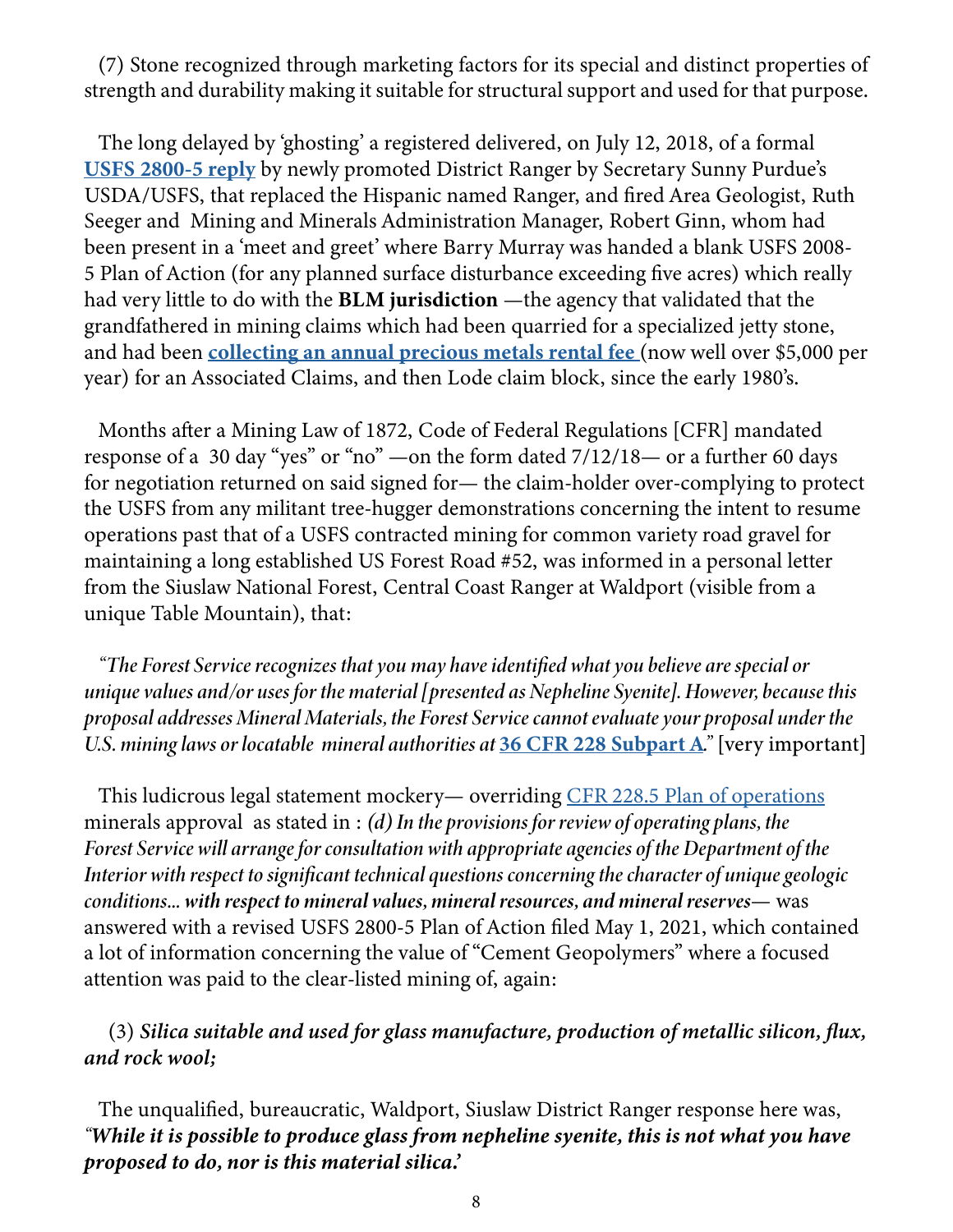Interesting, in that reverse engineering Elon Musk's silica glass solar roof is enhanced by a Nepheline like chemistry with traces of light glass REEs. The Westinghouse use of a silica flux used in nuclear waste "glass logs" is of course a secret, just as a Dr. Yang of Ontario experiments with Blue Mountain, and Table Mountain Nepheline Syenite as a clean air flux for the manufacturing of steel.

But, of far more importance was the Ranger's biased rational concerning:

 (4) *Alumino-silicates or clays having exceptional qualities suitable and used for production of aluminum, ceramics, drilling mud, taconite binder, foundry castings, and other purposes for which common clays cannot be used;*

And, as said Ranger totally ignored *Alumino-silicates* to responded with instead:

*"Section (d) does not apply because your plan does not describe how nepheline syenite is unique in creating a geopolymer"* it suddenly became very clear that the firing(?) of the USFS Area Geologist Ruth Seeger, and USFS Mining and Minerals Administrator Robert Ginn, was all about.



Further, failing to consult with the Department of the Interior, US Geological Survey (that already had defined the Table Mountain Nepheline Syenite rock standard) and Bureau of Land Management that had already validated the filing of Nepheline #1-32 Lode Mining Claims as locatable minerals (reviewed and repeated many years with a \$5,000 plus annual "rental fee") was an egregious error of 'failing to understand' at least the role of geopolymer *[Alumino-silicates in ceramics](https://eco-gogreen-magazine.com/ceramics.pdf),* needed today, along with Nepheline Mortar as a significant answer to escalating effects of Climate Change. And in *[Defense?](https://eco-gogreen-magazine.com/TechnicalCeramicsMilitary.pdf)*

Was the politically influenced appointment of Secretary Perdue to mismanage the USDA/USFS ignoring Global Warming Scientific papers in the "ghosted" Plan of Action not really required for any surface disturbance of a grandfathered in quarry wanting to do the proper ECO protection of going underground —just as the major European Nepheline Syenite competitors has done in Norway/Finland/Russia?

For some more up-to-date answers presented by claim holder who had to scramble to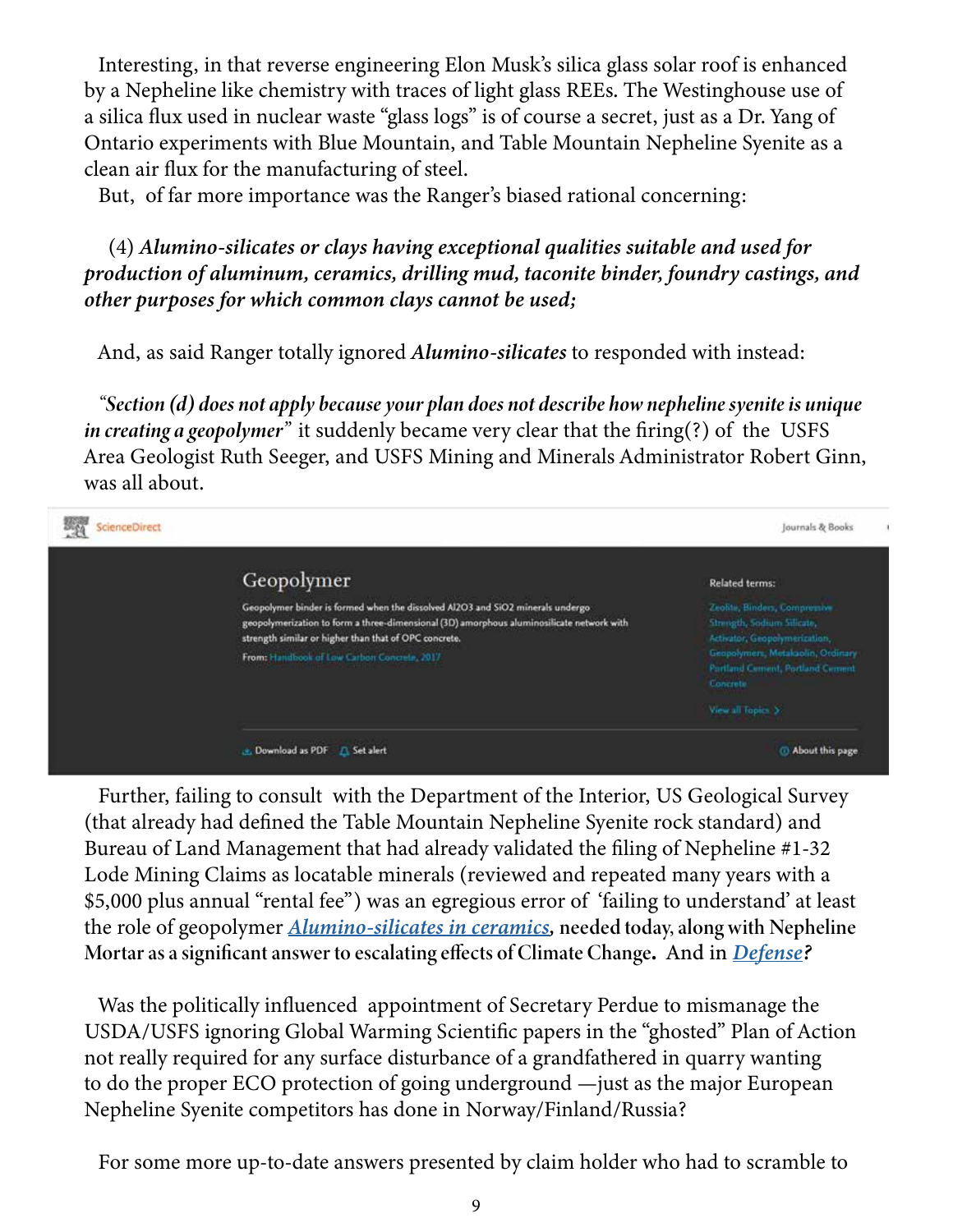do some difficult explaining why he was not a fraud, to the small buy-the-ton investors of a very forward looking, employee owned **FoamKrete.com**, which somehow was slanderously defined (by whom) as "wacky" to the population of Waldort, Oregon.

One of several explanations about the potential of Nepheline Syenite, when Russia put Table Mountain, Oregon, on a world map in *[Evolutional Development of Alkaline](https://eco-gogreen-magazine.com/AluminosilicatesTechnologyMap.pdf)  [Aluminosilicates Processing Technology](https://eco-gogreen-magazine.com/AluminosilicatesTechnologyMap.pdf)* (Andrey Panov, Sergey Vinogradov, and Svyatoslav Engalychev) of sources is so important, in Alumina-Silicate Geopolymer Chemistry world, that mentions a need for Nepheline Syenite from this day forward. And, yes, this paper was part of the original filing of a "blacklisted?" Plan of Action.

*[Production of nepheline/quartz ceramics from geopolymer mortars](https://eco-gogreen-magazine.com/NephelineCeramics77018249.pdf)* by C. Kuenzel1,2, L.M Grover4, L. Vandeperre2, A. R. Boccaccini2,3, C. R. Cheeseman1\* 1Department of Civil and Environmental Engineering, Imperial College London, South Kensington Campus, London SW7 2AZ, United Kingdom 2Centre for Advanced Structural Ceramics, Department of Materials, Imperial College London, South Kensington Campus, London SW7 2AZ, United Kingdom 3Institute of Biomaterials, University of Erlangen-Nuremberg, Cauerstrasse 6, 91058 Erlangen, Germany 4School of Chemical Engineering, University of Birmingham Edgbaston, Birmingham B15 2TT, United Kingdom

#### **ABSTRACT**

*"This research has investigated the mechanical properties and microstructure of metakaolin derived geopolymer mortars containing 50% by weight of silica sand, after exposure to temperatures up to 1200 °C. The compressive strength, porosity and microstructure of the geopolymer mortar samples were not significantly affected by temperatures up to 800 °C. Nepheline (NaAlSiO4) ... the mortar samples were transformed into polycrystalline nepheline/quartz ceramics with relatively high compressive strength."* 

STANCO | Products. Again a Chinese source at *[www.stancogroup.com/product.php](http://www.stancogroup.com/product.php?i=1#nepheline)*

"*Nepheline can reduce the firing temperature of the sanitary ware and the firing cycle of the porcelain body. Transparency also has a unique role. Unique role in high-end dailyuse porcelain: Nepheline helps to dissolve and disperse MgO and P 2 O 5 in the glass phase, making its crystals small, thus achieving high light transmittance, exquisite* ..."

Rongsheng Kiln Refractory Co., Ltd. of China Aluminous Concrete Manufacturer produces various kinds of high alumina refractory cement with—

"*High mechanical strength, long service life. Chemical stability, not easily to react with other materials. Good performance under high temperature. Properties of Aluminous Cement: High hardening speed: aluminous cement could be hardened very fast. Within a day's hardening, its strength can reach more than 80% of the standard strength. Within three days the*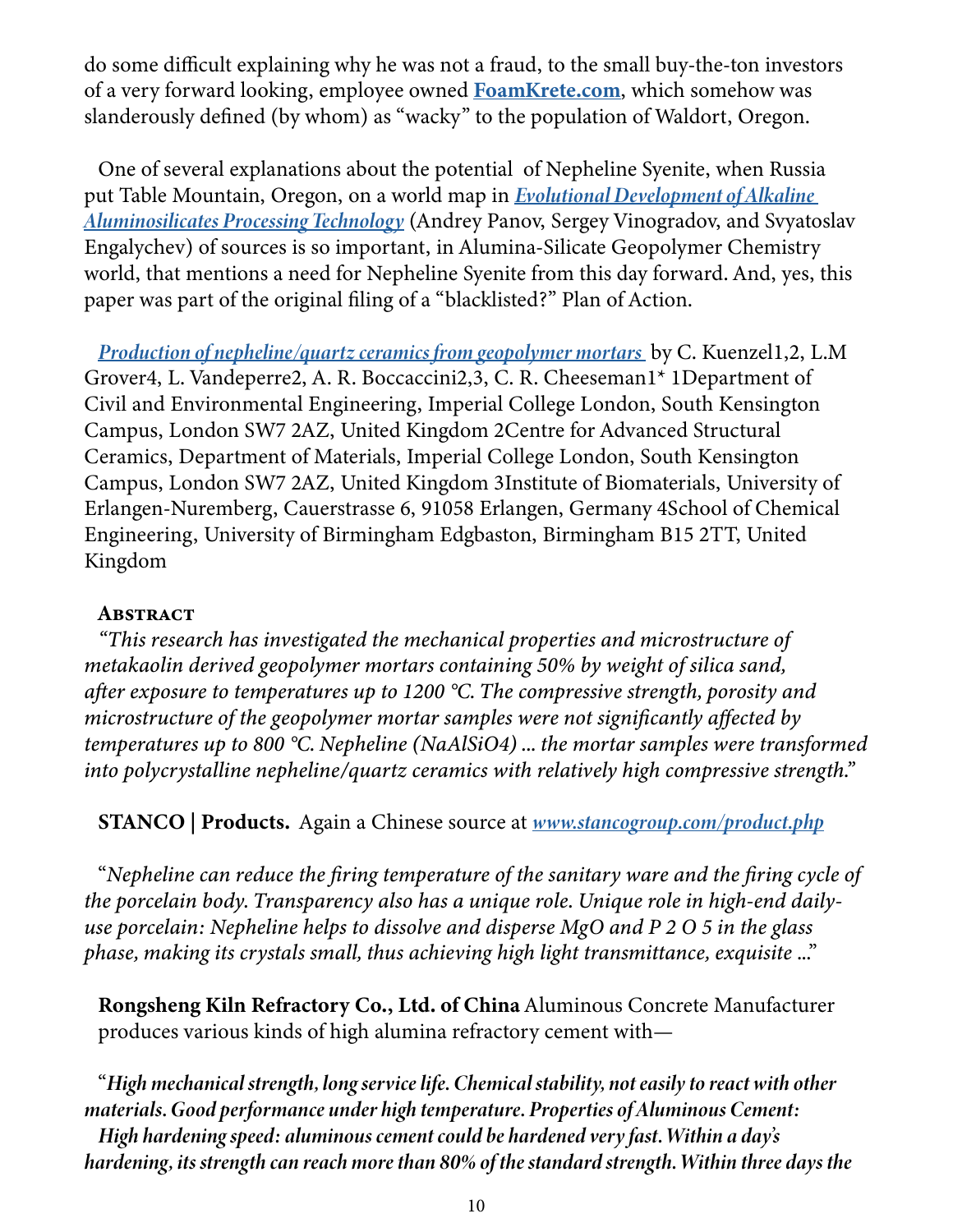*strength can reach 100% of the standard strength.*

*Frost-resistance and corrosion resistance: the hydration heat of aluminous cement released concentrated. So it has better characteristic of freezing resistance, corrosion resistance than ordinary cement and other cement. It also has a strong sulfate resistance and mineral water erosion abbearance.*

*Good waterproof performance: since the cement has a high density, so it is waterproof ability. High refractoriness: aluminate cement does not contain dicalcium silicate, so it is a good heatresistant cement. The fire resistance of concrete can be up to 1300-1400 degrees."*

To bring another foreign competitor into the global common variety picture, without going into an International struggle for some of the "light, glassy" REEs associated with the unique occurrence of a natural volcanic Nepheline Syenite Alumina-Silicate ash, tuff, here is what Russia may have to say about Nepheline Syenite having a McClarty test of a locatable mineral deposit, as Nepheline Syenite, having a "distinct and special value."

Which is why a competitive Russia has exported their [Nepheline Syenite Geopolymer to](https://www.cnn.com/videos/business/2021/12/17/3d-printing-houses-icon-kg-orig.cnn-business) [Texas](https://www.cnn.com/videos/business/2021/12/17/3d-printing-houses-icon-kg-orig.cnn-business) —as shown in regional TV broadcasts— to 3D print "affordable housing."

Further documented in *[Russian LimeCementE1-56-22.pdf](https://eco-gogreen-magazine.com/RussianLimeCement.pdf)*, that contains the flow-chart for processing "common variety" Nepheline Syenite, following.

| <b>Code sel</b> | 45.00 |
|-----------------|-------|
| -----           | v.    |
|                 |       |



Table 1. Economic index of integrated reprocessing of nepheline concentrate

Figure 2. Integrated reprocessing of the nepheline concentrate by Glinozem, in Pikalevo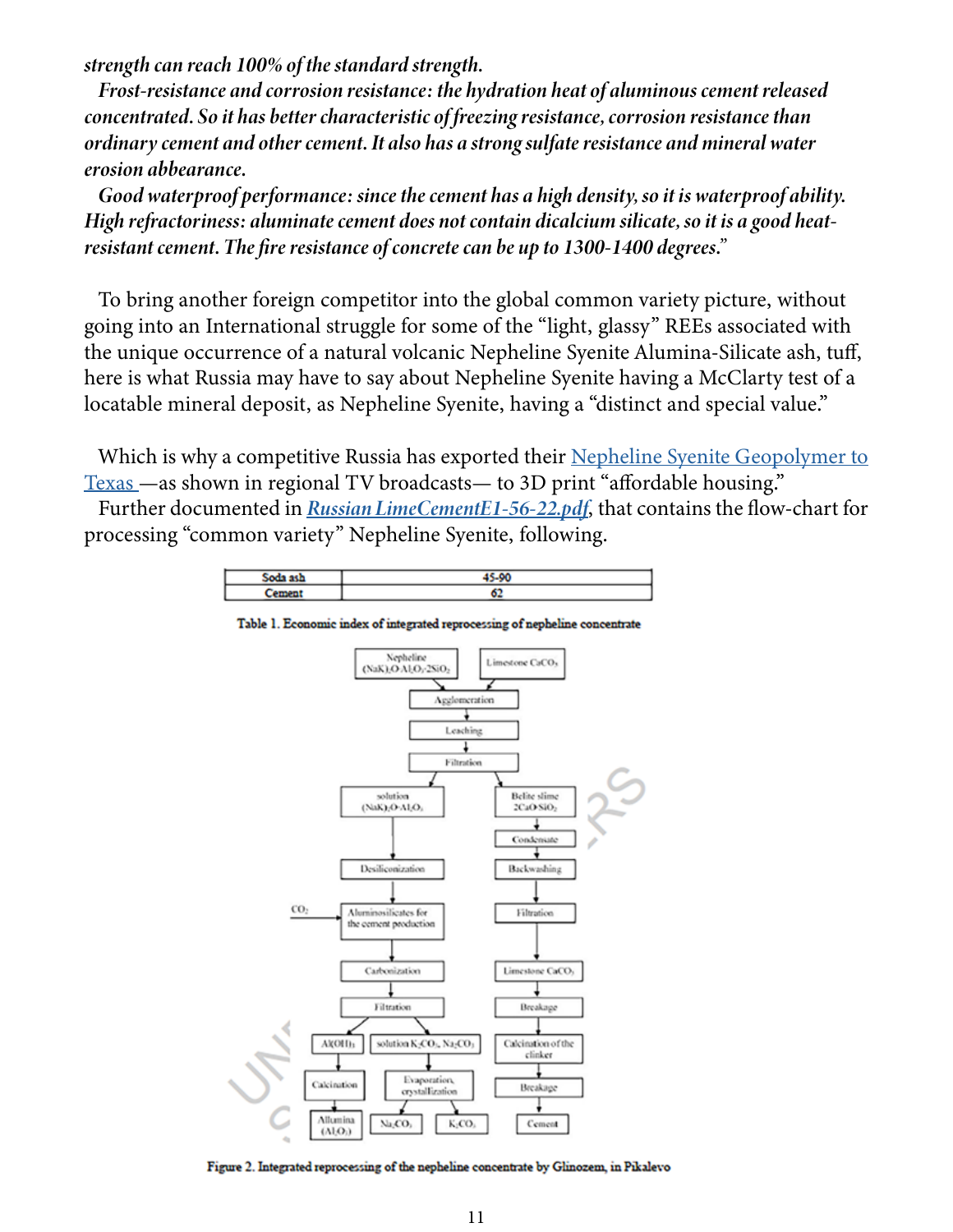The tactic of late by professional science disbelievers is to state the undisputed obvious, as the McClarty test of the 1900's, when discussing a McCarthyism style miss-understanding of a Nepheline Syenite "Geopolymer" that somehow does not compute when considering the uncommon value of a locatable Alumino-Silicate, otherwise shown, with a Boolean operators search query of "Geopolymer" + "Alumino-Silicate" + "Nepheline" is used to locate trendy papers as these, which have been showing up lately:

#### 27th European Symposium on Computer Aided Process Engineering

*"Geopolymer concrete is more durable than Portland cement concrete, ... Geopolymer is an inorganic polymer binder formed from the alkaline activation of reactive alumino-silicate materials resulting in two- or three-dimensional polymeric network. It is a promising alternative to Portland cement-based materials ."*

And, following the chemistry past the untested "economics" of using a *inferior*, [dangerous, Coal Ash,](https://eco-gogreen-magazine.com/CoalAshRadioactive.pdf) with trace elements of arsenic, chromium, mercury, lead —to the point that infrastructure repair costs will bankrupt a small minded government, especially when Eisenhower freeway bridges need to replaced, as already happening.

A fun and simple background explanation report of the Table Mountain, Oregon, Nepheline Syenite deposit, further defined as ECO-Geo-Rock, for the proposed contractor/operator of the claims,  $ECO-Mining-Milling$ , stepping in to fairly share a unique wealth of the Earth for the benefit of mankind, instead of a selected few, to survive Climate Change.

Barry Murray, a USFS Strategic Air Command Photo Intelligence (with a one step above Top Secret clearance) Veteran would also like to follow JFK's "Ask not what your country can do for you - ask what you can do for your country" with an offer to pay back with a material that [absolutely is not a common variety.](https://eco-gogreen-magazine.com/TechnicalCeramicsMilitary.pdf)

Cat calls (or woofs) from Smokey the Bear, hopefully answered to Bobo's satisfaction, lets move on using 'for real' science to show how some undefined substance traced at least back to the burning of coal to generate electricity, is used to produce an inferior, manufactured, coal ash version of a true clean air *Geopolymer Alumino-silicate.*

As for the economics of an [ECO-Mining-Milling](https://eco-mining-milling.com) project, the Ranger's *"Courts of Appeals FS...Explained 'value' by indicating price cannot be the exclusive way that a deposit has a distinct and special value attributable to the unique property of the deposit." ...* is...?... really nothing more than what a Ranger Bear is known to deposit in the woods.

What if "economic value" is all in the  $SiO<sub>2</sub>$  /  $Al<sub>2</sub>O<sub>3</sub>$  percentages, being offered for sale in a supposedly fair and open US marketplace — *what is going on?*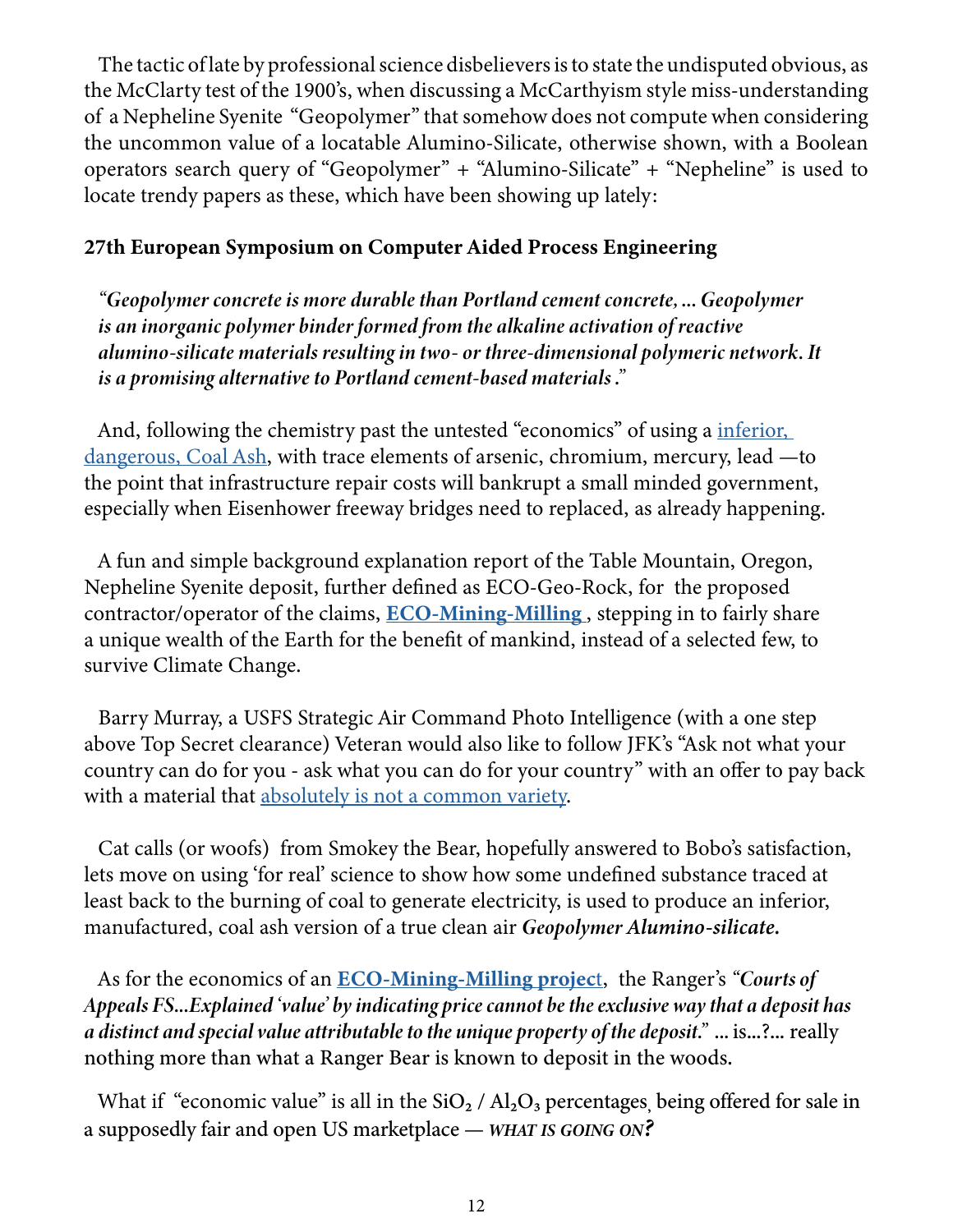

4) This plotting of the proposed adits, connecting in a room and pillar midpoint, thanks to these turn on, or off, quality layers of the recent US Forest Service recently published digital topographic series far more useful than the outdated USGS Quadrangle (Tidewater) I used as a base for my early claim map.

And, as demonstrated in a few pages, a geographical contour map is a huge improvement defining access roads, and spurs, in a planimetric "fire map."

The slight discrepancies between the photo base, and the established brass caps overlay has to do with that even satellite imagery has to deal with a distortion of axis yaw.

# **Professional Papers**

1) Underground Mining Methods.pdf

2) Hard-Rock Room and Pillars.pdf

Page 28 of FS2800-5 Plan of Action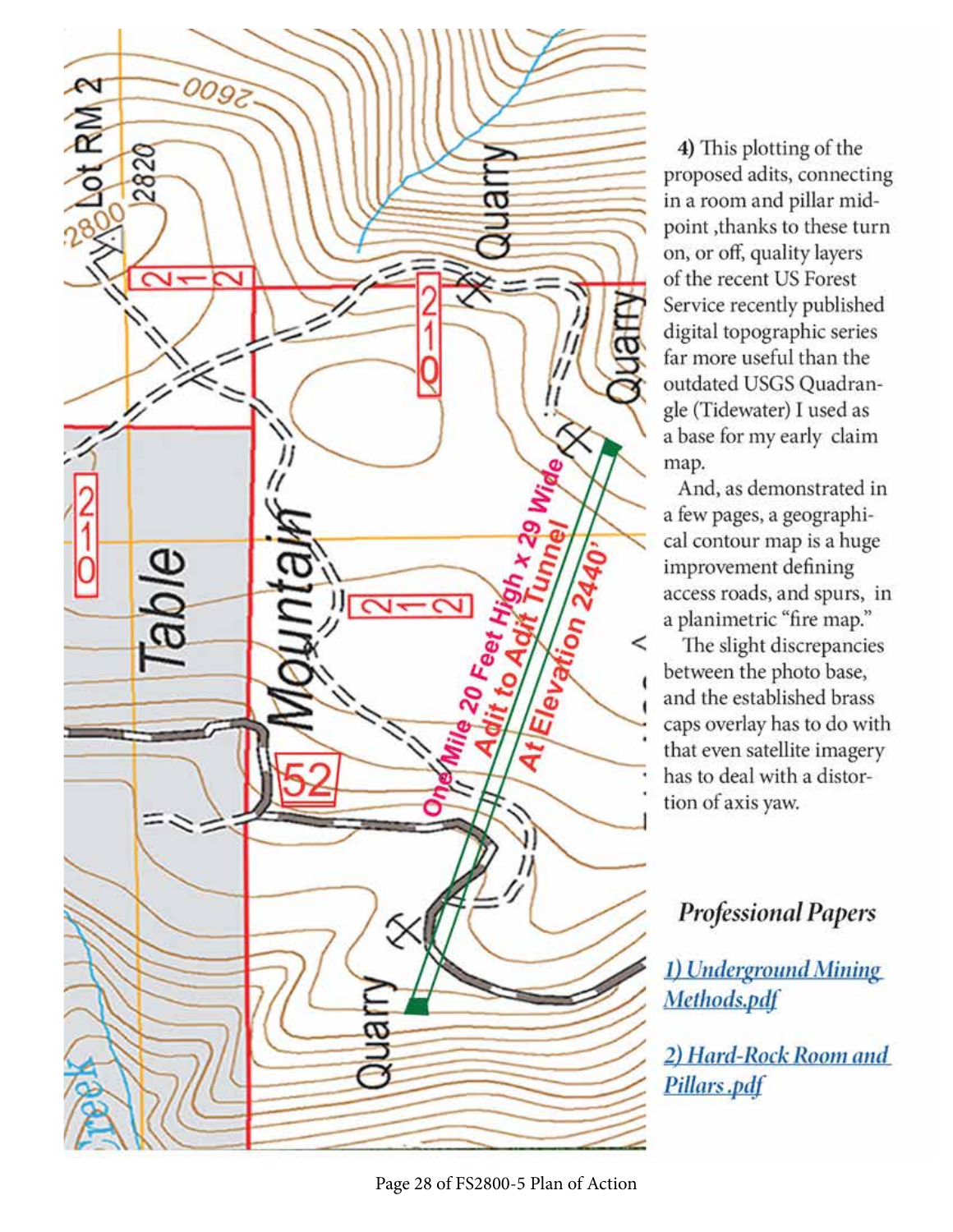# The Insider's information here<br>Is in the chemistry:

|                                                                                                                       | the basic control of the control of the control of the control of the control of the control of the control of |
|-----------------------------------------------------------------------------------------------------------------------|----------------------------------------------------------------------------------------------------------------|
|                                                                                                                       | <b>Chinese Nepheline Syenite In Bulk Oregon Nepheline Syenite In Bulk &amp;</b>                                |
| $SiO2 = from 60\% to 64\%$                                                                                            | $SiO2 = from 58\%$ to 59.62%                                                                                   |
| AI2O3 = from 17.4% to 19.3%                                                                                           | Al2O3 = from 18.25% to 19.35%                                                                                  |
| $CaO = from 0.9% to 1.3%$                                                                                             | $CaO = from 0.85\%$ to 1.3%                                                                                    |
| $MgO = from 0.2% to 0.4%$                                                                                             | $MgO = from 0.2% to 0.3%$                                                                                      |
| $LOI =$ , from 0. 5 to 0. 6                                                                                           | $LOI =$ . from 0. 31 to 4.61                                                                                   |
| $K2O = from 5.4\% to 7\%$                                                                                             | $K2O = from 4%$                                                                                                |
| Na2O = from 6.1% to 7%                                                                                                | $Na2O = from$ 12.52%                                                                                           |
| <b>MARKET CALL AND A START AND A START OF A START AND A START OF A START OF A START OF A START OF A START OF A ST</b> |                                                                                                                |

# face powder ton, **Freight on Board, China**

**Lincoln County, Oregon** 

| <b>Chemical Component</b>      | <b>Actual Monthly</b> | <b>Typical Range*</b> |              |
|--------------------------------|-----------------------|-----------------------|--------------|
|                                | <b>Results</b>        | Lower                 | <b>Upper</b> |
| <b>Silicon Dioxide (SiO2)</b>  | 58.7                  | 57.9                  | 60.5         |
| Aluminum Oxide (Al2O3)         | 19.1                  | 17.6                  | 20.5         |
| Potassium Oxide (K2O)          | 5.9                   | 5.4                   | 6.7          |
| Sodium Oxide (Na2O)            | 7.7                   | 5.7                   | 10.4         |
| Iron Oxide (Fe2O3)             | 2.9                   | 2.1                   | 4.0          |
| Calcium Oxide (CaO)            | 1.9                   | 1.1                   | 2.0          |
| <b>Titanium Dioxide (TiO2)</b> | 1.0                   | 0.3                   | 1.6          |
| Magnesium Oxide (MgO)          | 1.2                   | 0.0                   | 1.8          |

The other commercial size Nepheline Syenite<br>in the US is 3M. As they make good use of their<br>material in a number of innovative products, it is difficult to calculate their raw tonnage cost.

*Continuing following where this white paper is going, at [MiningInvestment.com](https://mininginvestment.com), or [WesternMiner.com,](https://westernminer.com) or Yet [Another MiningMagazines.com](https://eco-gogreen-magazine.com/MiningInvestment101-1.pdf) Paper by Keyser Söze, below.*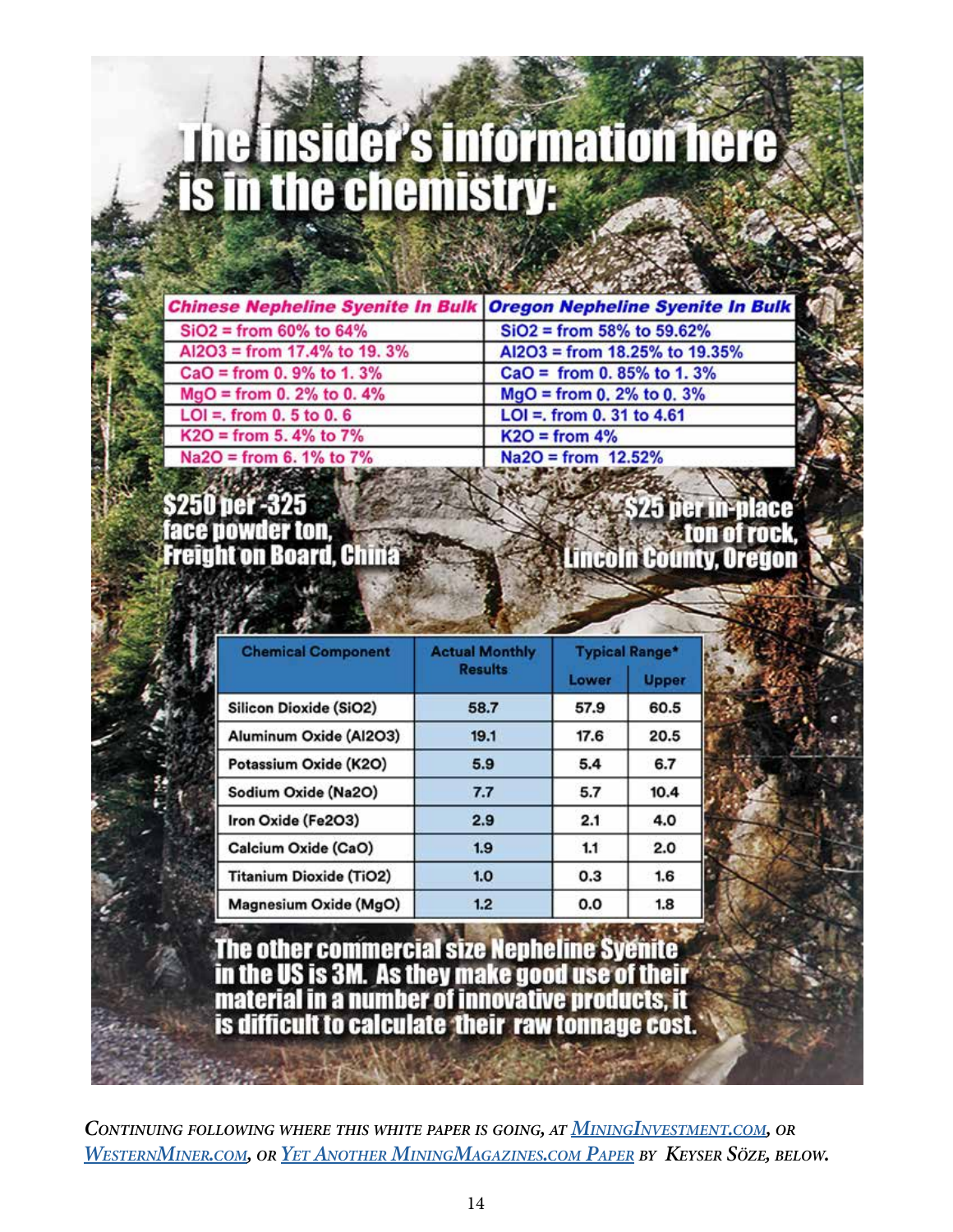# The Scientific Way To Deal With Climate Change is to Follow Geological Events Dealing with the Living Rock of the Nepheline Syenite Alumina-Silicate family

*by Keyser Söze, February 2020*

One simple way to deal with Global Warming is to start with the basics of living on a planet still in formation. Beginning with the transformation of deep seated molten magma that was a uplifted as an intrusion — a volcanic pipe that did not explode and dissipate as pumice into the atmosphere — or flow as a glassy silicate Obsidian, which cooled so rapidly that atoms were unable to arrange themselves into a crystalline structure, which is why this amorphous material is known to some as a "mineraloid" just as mined Anthracite or Bituminous coal.

As, however, the bits of a Nepheline Syenite in a "natural glass rock" that can be measured by Atomic Weight, it is even harder to describe the liquid mantel transformation of a pyroclastic flow bubbling, burping, folding, and being reheated again, and again, into a puddle of a naturally "cemented" sill, which somehow reminded someone of *The Septuagint* (the Greek version of the Old Testament) translated "Nephilim", with the Greek word for "giants." Appropriate, for all the struggle of solidifying. So, it became written — Nepheline Syenite, Na3KAl4Si4O16 — almost as joke of a rock seldom seen in mineral educational collection specimen kits for students.

Where Barry Murray's friend and mentor, Alaskan Ernest Wolff, a Research Associate for the Alaska College Sciences and Mineral Industry —and better known for his "*Handbook for the Alaskan Prospector*" — described Nepheline Syenite as a *"Magmatic concentration of contact metasomatism"*. What triggered his interest was when Canadian Nepheline Syenite claims were staked on Blue Mountain near Peterborough, Ontario, in 1932 — where this "common variety material" is still being produced by an often described, by informed sources as an "International Cartel."

Today, in Costesti , Transylvania, Romania, tourists are drawn to "Trovants", a German term for "Sandsteinkonkretionen" for cemented sand that when it is chemically active secretes a cement making it appear to grow at times, as if alive. Perhaps the explanation of a "*Fluid Evolution in the Nepheline Syenites of the Ditrau Alkaline Massif, Romania*" an intrusion in crystalline zone of Nepheline syenites. The insider joke being, a long ongoing discussion as to exactly what is the crystal pattern on an everchanging holocrystalline —where every bit of the mineral matter is in a crystalline form, and there is no glassy fractions—other than the plutonic rock.

Just as mysterious was a Paper out of the *Department of Chemistry, University of Trondheim, Norway*, where referring to the [USGS PROFESSIONAL PAPER 840](https://eco-gogreen-magazine.com/USGSstandardsreport.pdf) on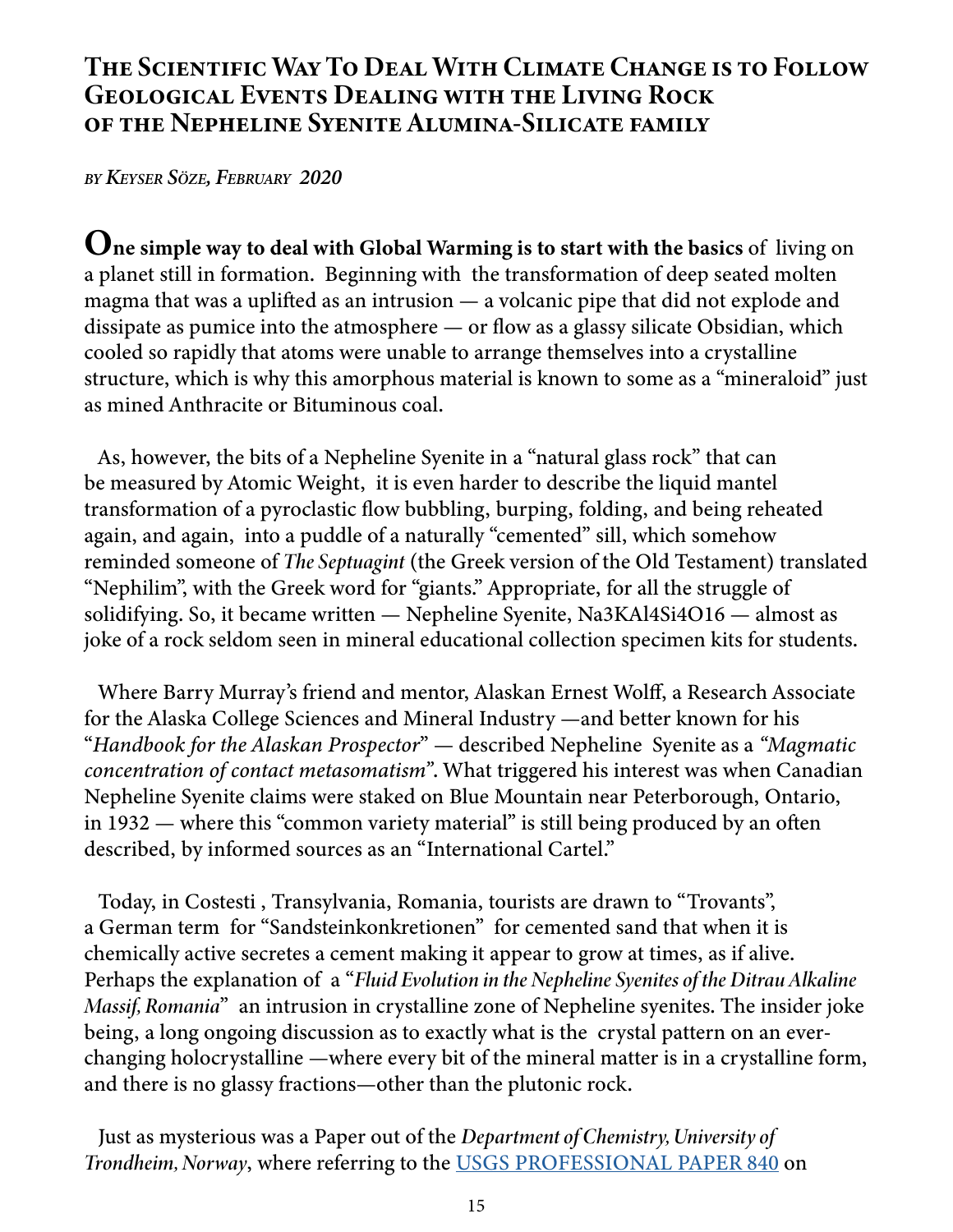Rock Standards where "*STM-I is a sample of peralkaline nepheline syenite from Table Mountain, Oregon, in many cases considered to be a difficult material for analysis, and should as such be a valuable sample for the testing of new methods".*

The fact that variations on a new theme of Felspathoid/ Alumina-Silicate being labeled something brand new by for evening news broadcasting of something you might want to stick in an investment folio, has not helped scientific contrast and comparison. As a Greenland discovery of Anorthosite(?) being marketed as a possible replacement of a EEuropean Nepheline Syenite for use in cement?

Back to the problem of identifying a mixed and matched Nepheline Syenite past this true, classic description accepted at Wikipedia:

*"Nepheline syenite is a holocrystalline plutonic rock that consists largely of nepheline and alkali feldspar. The rocks are mostly pale colored, gray or pink, and in general appearance they are not unlike granites, but dark green varieties are also known. Phonolite is the fine-grained extrusive equivalent."*

However when recognizing that contact metamorphism of a Felsite, not further explained as being Hypidiomorphic or Xnomorphic, with a "6 degrees of separation shaggy dog story" of the "Feldspar" State of Oregon designated Gemstone, marketed as a "*[Sunstone](https://www.johndyergems.com/gemstones/oregon-sunstone-gemstones-all.html)*" Crystal leads to a Old West tale.

This trail to acceptance following an unusual appeal to the government of to settle what an unrecognized "feldspathic material" actually was. Wm. B. Murray of Portland —perhaps the most famous mining law practitioner of the West, asked his client to bring in raw samples— which were passed along to gemologist Dr. Walcott —listed in *American Men of Science*— who was friends with Linus Pauling of the same "cow college" funded by the sale of "school section" on Table Mountain. Chemist Pauling's "*The Nature of the Chemical Bond: A Documentary History*" was awarded the Nobel prize in chemistry in 1954. Which is how it happened that the unknown material was donated to the Smithsonian, with a proviso that they assigned a name and name for tax write-off purposes. Which is why this writers favorite double, single, Nobel Prize winner, quote is, "*The best way to have a good idea is to have a lot of ideas.*"

This convoluted bubbling and burping tale also is correctly identifying commercial Nepheline Syenite competitors in Canada, Russia, China, Norway, India, Pakistan, Iran, Romania, Brazil, Greenland (?) lately have been complicated by coal and Portland cement conglomerates pushing their incorrectly identified manufactured versions of a coal based product dubiously advertised as a Roman Concrete pozzolanic "fly ash."

One text book answer to that is *"There are four basic eruption processes that produce volcanic ash: (1) decompression of rising magma, gas bubble growth, and fragmentation of the foamy*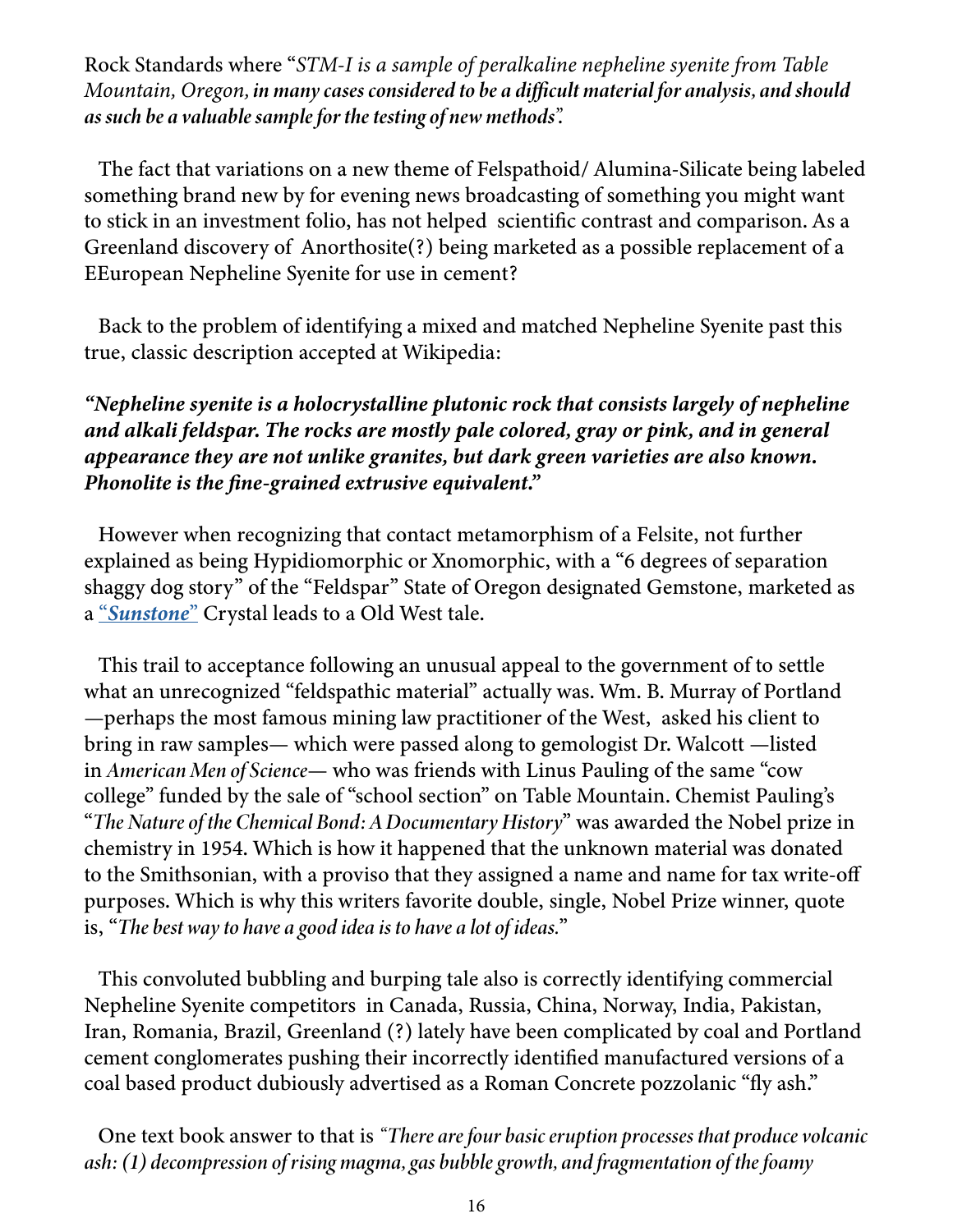*magma in the volcanic vent (magmatic), (2) explosive mixing of magma with ground or surface water (hydrovolcanic), (3) fragmentation of country rock during rapid expansion of steam and/or hot water (phreatic), and (4) breakup of lava fragments during rapid transport from the vent."* 

*Variations in eruption style and the characteristics of volcanic ashes produced during explosive eruptions depend on many factors, including magmatic temperature, gas content, viscosity and crystal content of the magma before eruption, the ratio of magma to ground or surface water, and physical properties of the rock enclosing the vent. Volcanic ash is composed of rock and mineral fragments, and glass shards, which is less than 2 mm in diameter.*"

# The follow the "bubble to the peak" scenario is...

Transformed, amorphously, by reheating and folding in a pyroclastic flow. Similar silicate, naturally cemented dikes, peralkaline trachyte intruding Tertiary volcanic rocks, will most likely require today's exceptional X-ray laser to reveal structures of not-so-neat-and-tidy materials. Francis Crick, co-discover of the shape of DNA, said: "*If you want to understand function, study structure.*" Many decades later, this remains a tenet of biology, chemistry, and materials science to perhaps time travel on the Internet back to the Oligocene Epoch.

The best guesstimate of when all this happened was perhaps only 33,600,000 years ago. Just about the time geographical changes of a ripple effect influenced climate change and vegetation, and the ways in which animals develop. The most important geographical event echoing the present time climate change reversal was the splitting off of the *Australasian* landmass from Antarctica. As the oceans encircled the growing polar ice cap, the waters cooled. This cooling effect was spread around the globe by circulating currents that produced a dramatic drop in temperatures. And, equally important, a new climate marked by seasonal fluctuations and movements.

One yet to be proved thought, is that there is a relationship between plate tectonics theory and subduction fault zones with intrusive activity. As the Cascadian fault zone just 60 miles off the coast of Waldport. Many of the deep pegmatite pipes associated with diamonds, rare earths, a various other Alumina- Silicate activities, are found within a certain distance, worldwide from an ocean. Or at least, in "older" mountains.

The next *hard to explain Alumina- Silicate geopolymer crystalline interlocking event of a re-agglomerated concrete*, is that some geologists in Egypt have been suggesting the pyramids of were constructed 4,500 years ago from geopolymer "Geo Rock Powder" mixed with a little water into a removable form, as in-place masonry, instead of thousands of slaves transporting chisel-cut blocks up an impossible incline.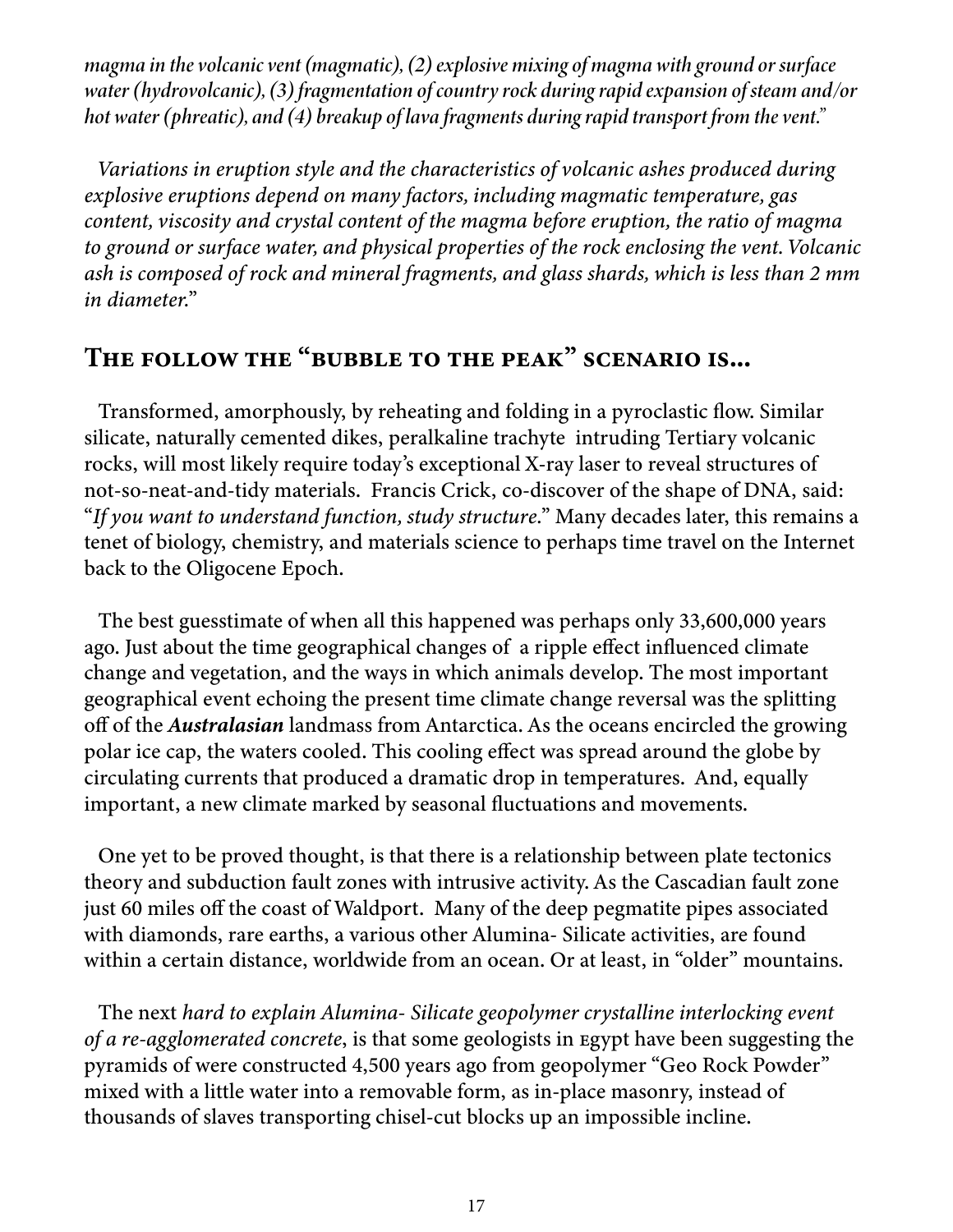## When it comes to dealing with todays Global Warming

Want to survive as a species ? Then follow the practical wisdom the Roman Empire, which did live through the "*Capto eos in pussy*" of Emperor Caligula, and the dictator Nero, that "due to his weak character, fear of plots against his life, and the impatience of putting his own vision of Rome into action" is best remember for playing a fiddle as fire consumed neo-trumpinian towers of me-ism. It also should remembered that scape-goat for that political disaster, were Christians — some being very nice people—being rounded up for execution. Avoid dictators!

The buildings of Rome that lasted were due to the use of a "Nepheline Cement" having a longevity which appears to be based upon a volcanic ash— the pozzolan recipe for concrete set down by architect Vitruvius in the first century BC. The identify of this which material that weathered into a natural "pozzolana" with chunks of volcanic rock, known as tuff. Also described, as tuff-ash larger in size than scoria.

The outstanding [and still standing] projects of the BPC [Before Portland Cement] era included the Pantheon. Which two thousand years after it was built, the 142 foot across dome consisting of 4,543 tons of Roman cement/concrete—but no re bar— is still the world's largest unreinforced concrete dome.

## Several very professional papers explaining the Alumina-Silicate C-A-S-H effect:

*[MECHANICAL RESILIENCE AND CEMENTITIOUS PROCESSES IN](https://eco-gogreen-magazine.com/MechanicalcementitiousRomanCement.pdf)  [IMPERIAL ROMAN ARCHITECTURAL MORTAR, PNAS, 2014](https://eco-gogreen-magazine.com/MechanicalcementitiousRomanCement.pdf) Marie D. Jackson, Eric N. Landis, Philip F. Brune, Massimo Vitti, Heng Che*

"*The pozzolanic mortar perfected by Roman builders during first century BCE is key to the durability of concrete components in structurally sound monuments well maintained over two millennia of use.*

*Pozzolans, named after pumiceous ash from Puteoli (now, Pozzuoli) in the Campi Flegrei volcanic district, react with lime in the presence of moisture to form binding cementitious hydrates (9)]. By the Augustanera (27 BCE–14 CE), after experimenting with ash mixtures for >100 y, Romans had a standardized mortar formulation using scoriaceous ash of the mid-Pleistocene Pozzolane Rosse pyroclastic flow (Fig. S1) that substantially improved the margin of safety associated with increasingly daring structural designs (10, 11). They used this mortar formulation in the principal Imperial monuments constructed in Rome through early fourth century CE.*

*The mortar reproduction gains fracture toughness over 180 d through progressive*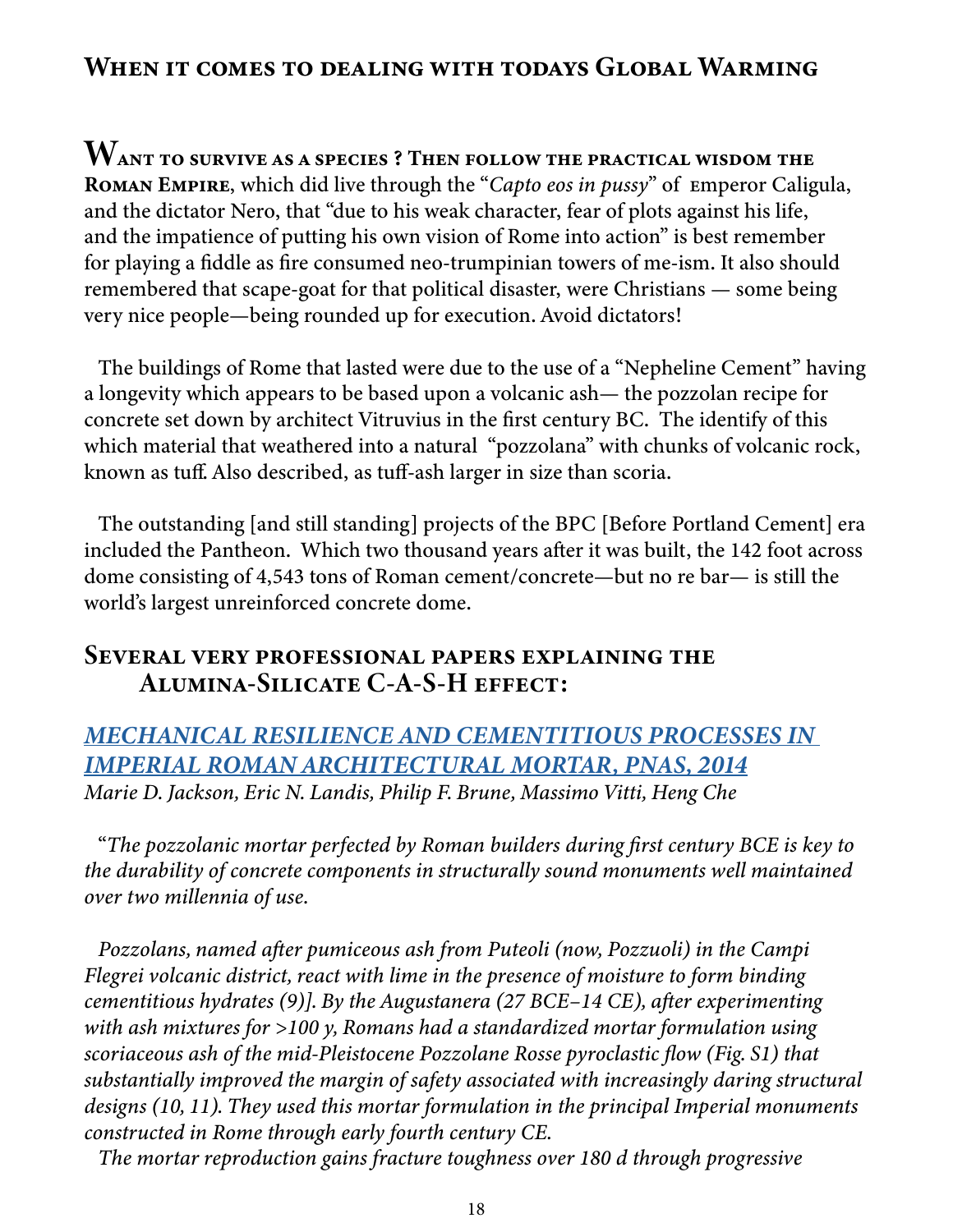*coalescence of calcium–aluminum-silicate–hydrate (C-A-S-H) cementing binder with Ca/ (Si+Al)* ≈ *0.8–0.9 and crystallization of strätlingite and siliceous hydrogarnet (katoite) at*  ≥*90 d, after pozzolanicconsumption of hydrated lime was complete."*

And —

# *THE SECRETS OF ROMAN CONCRETE —IMAGINE BUILDING STRUCTURES THAT LAST 2,000 YEARS. HOW DID THEY DO IT?*

By, Augusto CannoneFalchetto

#### *"THE SECRET ROMAN RECIPE*

*•Pozzolan*

*•A siliceous or aluminous material which in itself possesses no cementitious value, but will, in a finely divided form, and in the presence of moisture, chemically react with calcium hydroxide at ordinary temperatures to form compounds possessing cementitious properties*

*•By using volcanic ash in the place of river sand in their concrete, the Romans were able to mimic the process by which Portland cement chemically bonds lime to clay through the application of heat.*

*•But finely divided pozzolan must be amorphous (glassy) to chemically react?"*

Following that local pride paper, here is a broader version of an:

# *[Architectural Survey](https://eco-gogreen-magazine.com/RomanArchitecture.pdf) of Art History Western Tradition, Part 1*

*"Roman concrete (opus caementicium), was developed early in the 2nd c. BCE. The use of mortar as a bonding agent in ashlar masonry wasn't new in the ancient world; mortar was a combination of sand, lime and water in proper proportions. The major contribution the Romans made to the mortar recipe was the introduction of volcanic Italian sand (also known as "pozzolana"). The Roman builders who used pozzolana rather than ordinary sand noticed that their mortar was incredibly strong and durable. It also had the ability to set underwater. Brick and tile were commonly plastered over the concrete since it was not considered very pretty on its own, but concrete's structural possibilities were far more important. The invention of opus caementiciuminitiated the Roman architectural revolution, allowing for builders to be much more creative with their designs. Since concrete takes the shape of the mold or frame it is poured into, buildings began to take on ever more fluid and creative shapes.*

*When it comes to Roman marine concrete, used to construct piers and breakwaters, "thin section" research in Israel published in 2017 found that the addition of sea water actually strengthened these structures over time, making them harder and harder over the millennia. Too bad the information about hydraulic concrete self-sealing cracks wasn't available when the Surfside condo on the beach in Florida was built, or inspected."*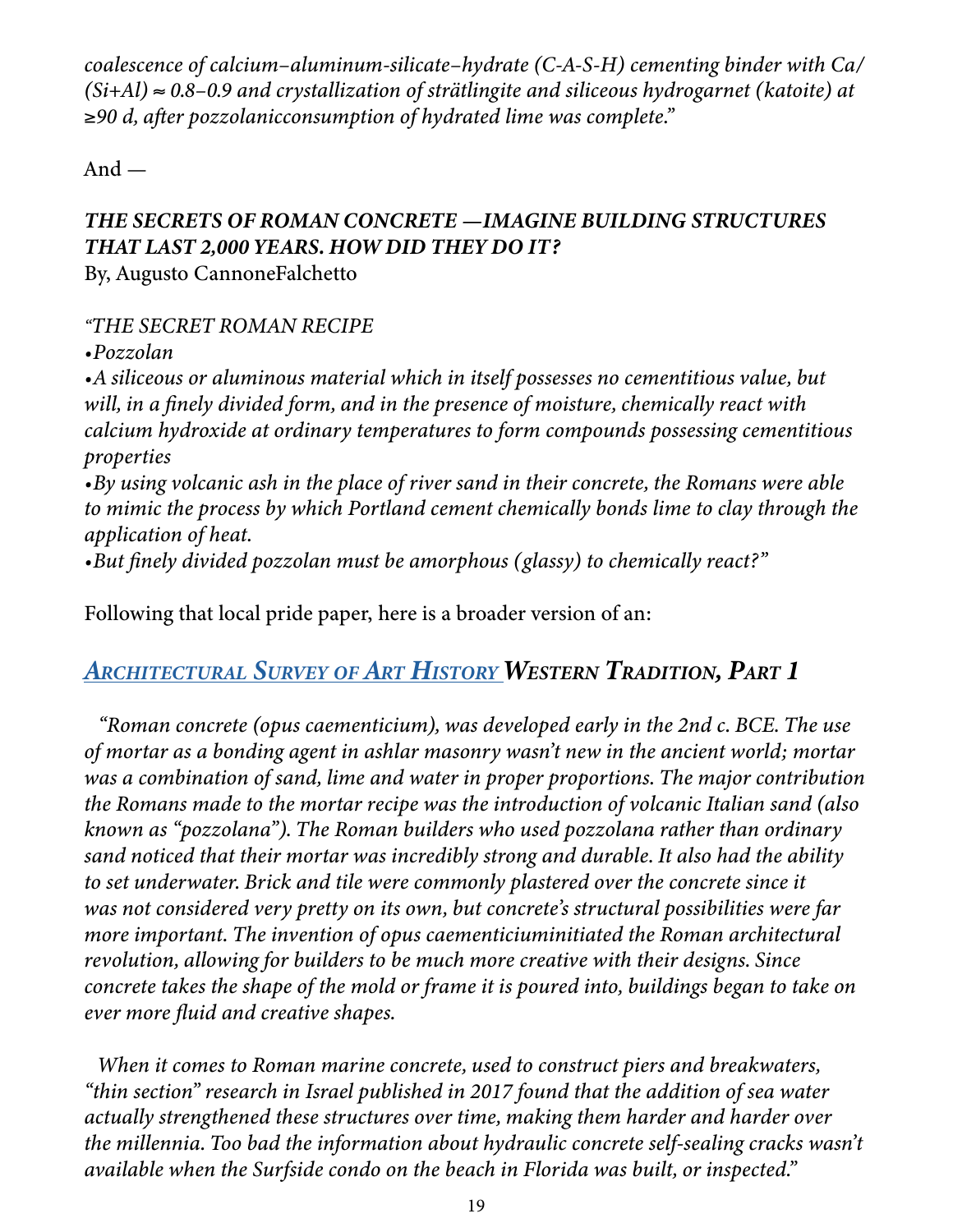# *Extreme durability in ancient Roman [concretes](https://eco-gogreen-magazine.com/V-Extreme_durability_in_ancient_Roman_conc.pdf), American Ceramic*

## *Society Bulletin*

Another piece by Marie D. Jackson, Research Associate Professor, Geology & Geophysics, University of Utah

*"The concretes developed by Roman architects and engineers have unique material characteristics that have never, to date, been replicated. Roman volcanic rock hydrated lime concrete prototypes could potentially further reduce CO2 emissions; enhance chemical and mechanical resilience and self-healing properties; conserve freshwater resources through the use of seawater (or brines); and greatly extend the service life of concrete structures in marine environments.*

*They also could be applied to concrete encapsulation of hazardous wastes and cementitious waste forms or low-activity nuclear wastes through crystallization and cation exchange in certain mineral cements, such as Al-tobermorite."*

And then, following up the disciplines of Geology, Mineralogy, Geochemistry, History, Architecture, Anthropology, and now Archaeometry in:

#### [ROMANS' ESTABLISHED SKILLS: MORTARS](https://eco-gogreen-magazine.com/RomansMortars.pdf) FROM D46b MAUSOLEUM, PORTA MEDIANA NECROPOLIS, CUMA (NAPLES)

by Claudia Di Benedetto\*1, Sossio Fabio Graziano1, Vincenza Guarino1, Concetta Rispoli1, Priscilla Munzi2, Vincenzo Morra1, Piergiulio Cappelletti1, as printed as an open access paper in Greece, of some importance to Nepheline Syenite deposits in Russia, China, Norway, Brazil, etc.— and Table Mountain, Oregon, USA.

"*These deposits, linked to high-magnitude explosive eruptions, were accompanied by caldera collapse followed by emplacement of pyroclastic sequences... whereas nepheline and exotic minerals (e.g. disilicates) can be found in most evolved products (Morra et al. 2010 and references therein; Melluso et al. 2012)."*

Again, please check out the Nepheline Syenite Geopolymer C-A-S-H formula Elements and the book where Qiang Yuan, & Cong Ma state in [Civil Engineering Materials, 2021](https://www.sciencedirect.com/topics/engineering/natural-pozzolans)

*"Natural pozzolans —The reactive chemical compositions of natural protozoans are silica (SiO2), alumina (Al2O3), and iron oxide (Fe2O<sub>3</sub>). The sum of these three oxides is required to a minimum value of 70% by mass for a suitable pozzolan."* 

# Now Is The Time To Re-think "Common Variety"

ALLEGEDLY, THE SECRET CONCRETE FORMULAS OF THE PAST WERE LOST during the burning of the Library of Alexander, and followed by the collapse of the Roman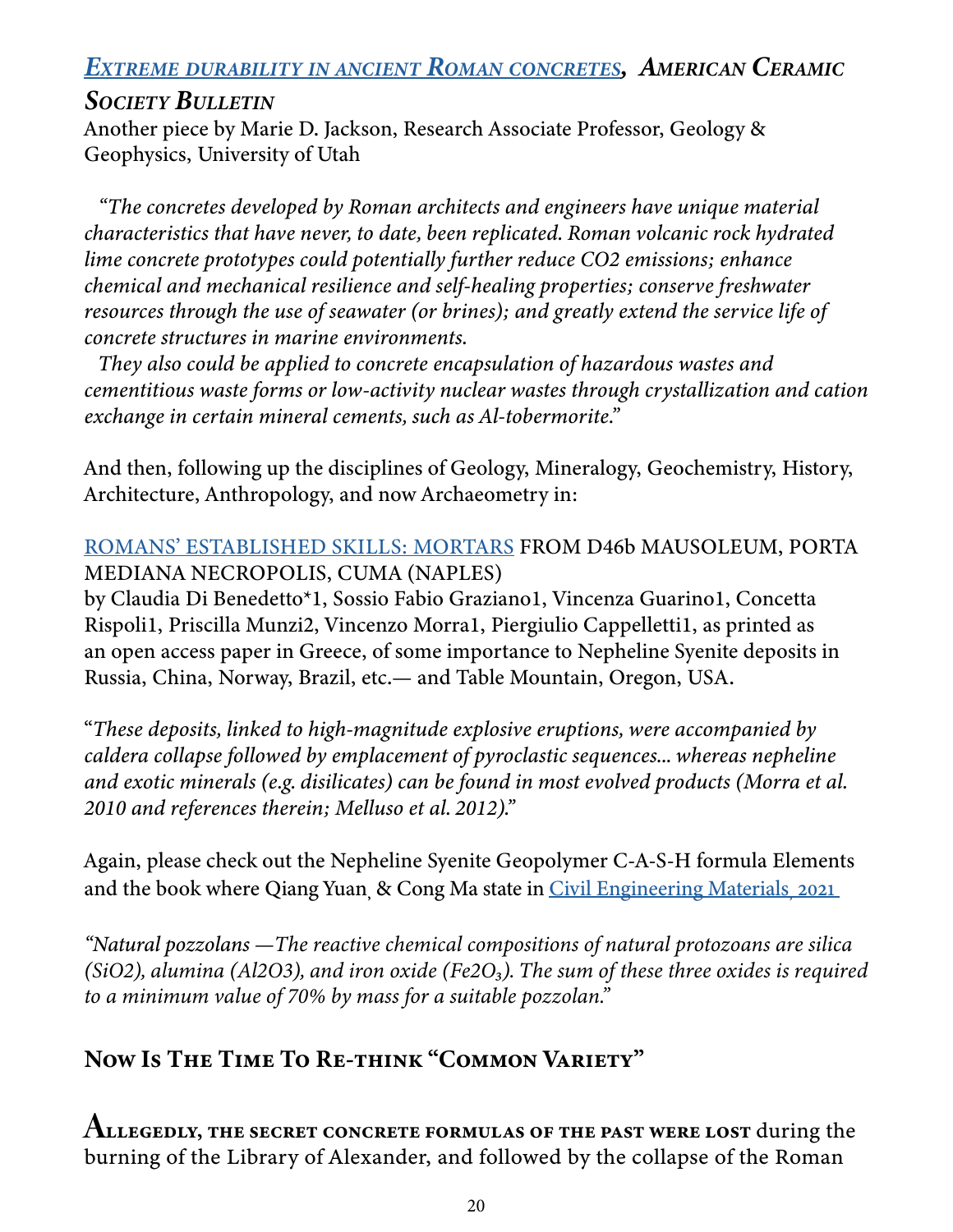Empire leading to the truly Dark Ages. The mystery of Roman Cement remained lost, or at least unavailable by local supply during the coming of the Industrial Revolution— a time of burning of coal to make steel. As an age of coal used in a roasted manufactured production of Portland Cement, and the steel re-bar, needed to compete against the strength of a natural concrete.

And, according to the patented Portland Cement Association the product replacing a "common variety" soil cement, was a more cost effective to stabilize the building materials marketplace. This is how concrete became, after water, the World's second largest used natural resource. And how the Industrial Age manufacturing of steel and cement began trading places every now and then on visual aid charts as the 2nd, and 3rd, largest producers of Greenhouse gases.

Unfortunately, the total price of quick delivering by a revolving truck a basic survival need for shelter is bringing us back full circle to the climate changes of the Oligocene. Besides our growing need for affordable housing, we also require a chemically pure water to grow food.

Another Climate Change percentage to worry about is the big "O" for oxygen— in the mix of gases we breath. The current level of 20% Oxygen in the atmosphere has been maintained by the photosynthesis of the green plants and trees of the world. As Global Warming is feeding upon itself by burning everything up, this cycle may have the biggest consequences.

So, I hope I can save my breath arguing further with the USFS, by appealing instead to the Department of the Interior —as it was until the "spotted owl" so-called protection where the Bureau of Land Management in charge of determining what was the "country rock" of the Table Mountain Nepheline, the same the USGS used as a published rock standard in a GEOLOGICAL SURVEY PROFESSIONAL PAPER 840 in 1976.

Something that researcher Claudia Di Benedetto referred to in 2018 in her paper as an X-ray powder diffraction *reaction between silica and aluminum contained in the "pozzolanic" material, that has been elevated a common variety nepheline to an EXOTIC mineral with an economic value."*

> Copyright © 2022 MiningMagazines.com Media Contact: MacandMurray@gmail.com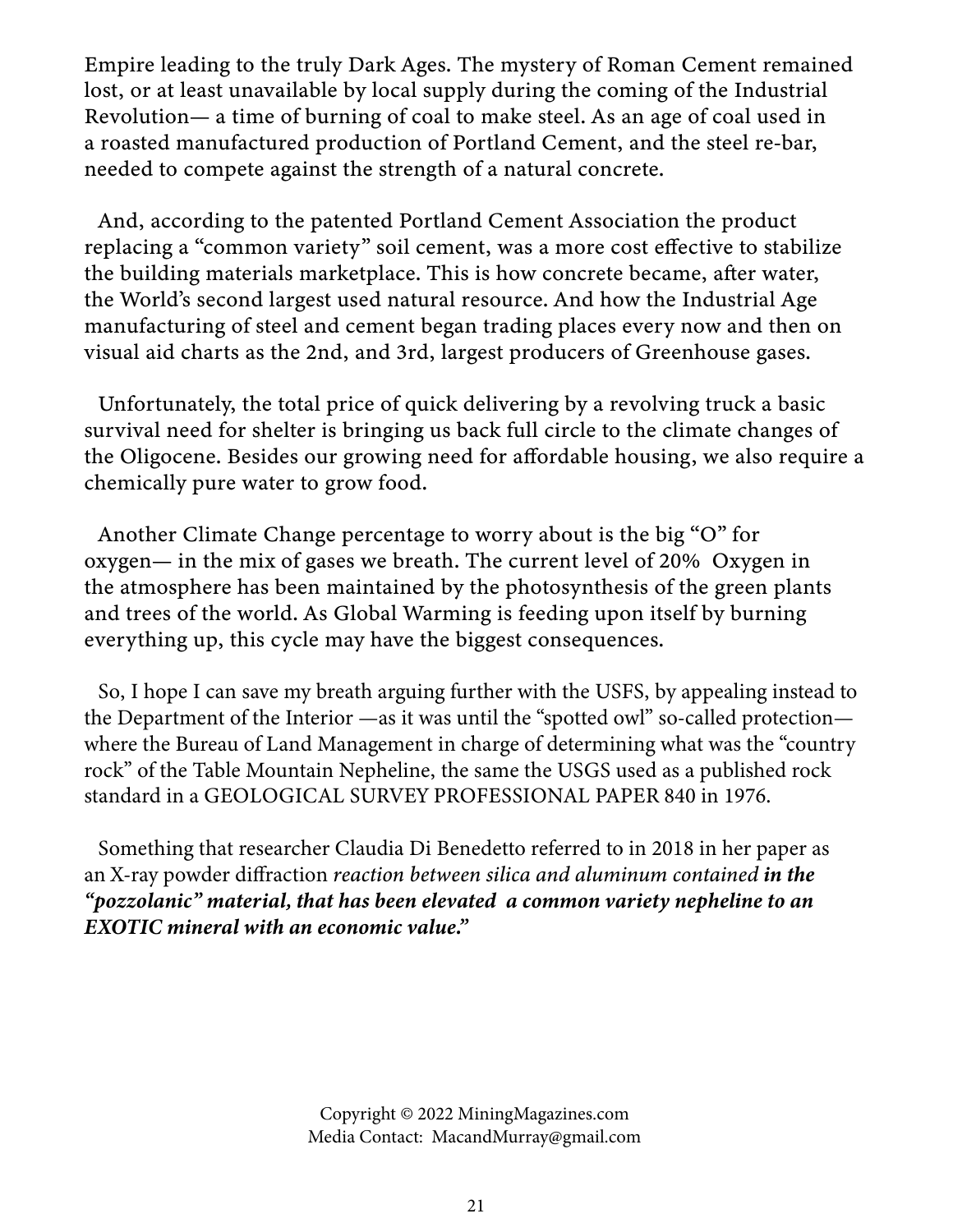## A Breaking News >>> Breakthrough

THE IDEA OF DOING AWAY WITH PORTLAND CEMENT MANUFACTURING, and the associated use of a Coal "fly ash" —instead of a Natural Fly Ash —which adds to a the production of "green house" gases causing violent Climate Change reactions— finally has a scientifically approved use of a Nepheline Syenite Geopolymer Cement to totally replace an Industrial Age formula.

#### [INTERNATIONAL JOURNAL OF ENGINEERING SCIENCES & RESEARCH](https://eco-gogreen-magazine.com/AnalysisOfFlyAshGeopolymers.pdf) [TECHNOLOGYRELATIVE ANALYSIS OF FLY ASH BASED GEO POLYMER](https://eco-gogreen-magazine.com/AnalysisOfFlyAshGeopolymers.pdf)  [CONCRETE INATMOSPHERIC CONDITION](https://eco-gogreen-magazine.com/AnalysisOfFlyAshGeopolymers.pdf)

Mr. Ashwin Sharma \*1, Prof. Sambhav Gangwal 2 \*1 PG Scholar, Civil Engineering Department, Malwa Institute of Science & technology, Indore(M.P.) \*2 Head of Dept., Civil Engineering Department, Malwa Institute of Science & technology, Indore(M.P.)

The importance of this was the Table Mountain Peralakaline Nepheline *"Natural "Fly-Ash replacing the cement in concrete with geo-polymers. In geo-polymer concrete cement is replaced by fly ash and alkaline solutions such as sodium hydroxide (Na OH) and sodium silicate (Na2O, SiO2)to make the binder necessary to manufacture the concrete. One tone of fly ash can be utilized for manufacturing about 2.5 cubic meter of high quality Geo-polymer concrete.* 

*Test experiments proved as fly ash based Geo-polymer concrete has excellent compressive strength and flexural strength. the geo-polymer technology could reduce the CO2 emission to the atmosphere caused by cement and aggregates industries by about 80%. One of the efforts to produce more environmentally friendly concrete is to reduce the use of OPC by replacing the cement in concrete with geopolymers (i.e. 100% fly ash in place of OPC)."*

#### LITERATURE REVIEW:

#### V. BHIKSHMA, M.KOTI REDDY

*"Concluded that Efforts to produce more environmentally friendly concrete is to reduced the use of OPC by replacing the cement in concrete with geopolymer. In geopolymer concrete no cement is used, instead fly ash and alkaline solution such as sodium hydroxide (NaOH) Sodium silicate (Na2O, SiO2) and potassium hydroxide (KOH) are used to make the binder necessary to manufacture the concrete.* 

*Geopolymer concrete has excellent compressive strength , suffers very low drying shrinkage, low creep, excellent resistant to sulphate attack and good acid resistance . Trial mixes were done and noted the properties of the concrete both in fresh state and in hardened conditions. The workability of the concrete in terms of slump and compacting factor are observed to be excellent. The geopolymer concrete in fresh state observed to be*